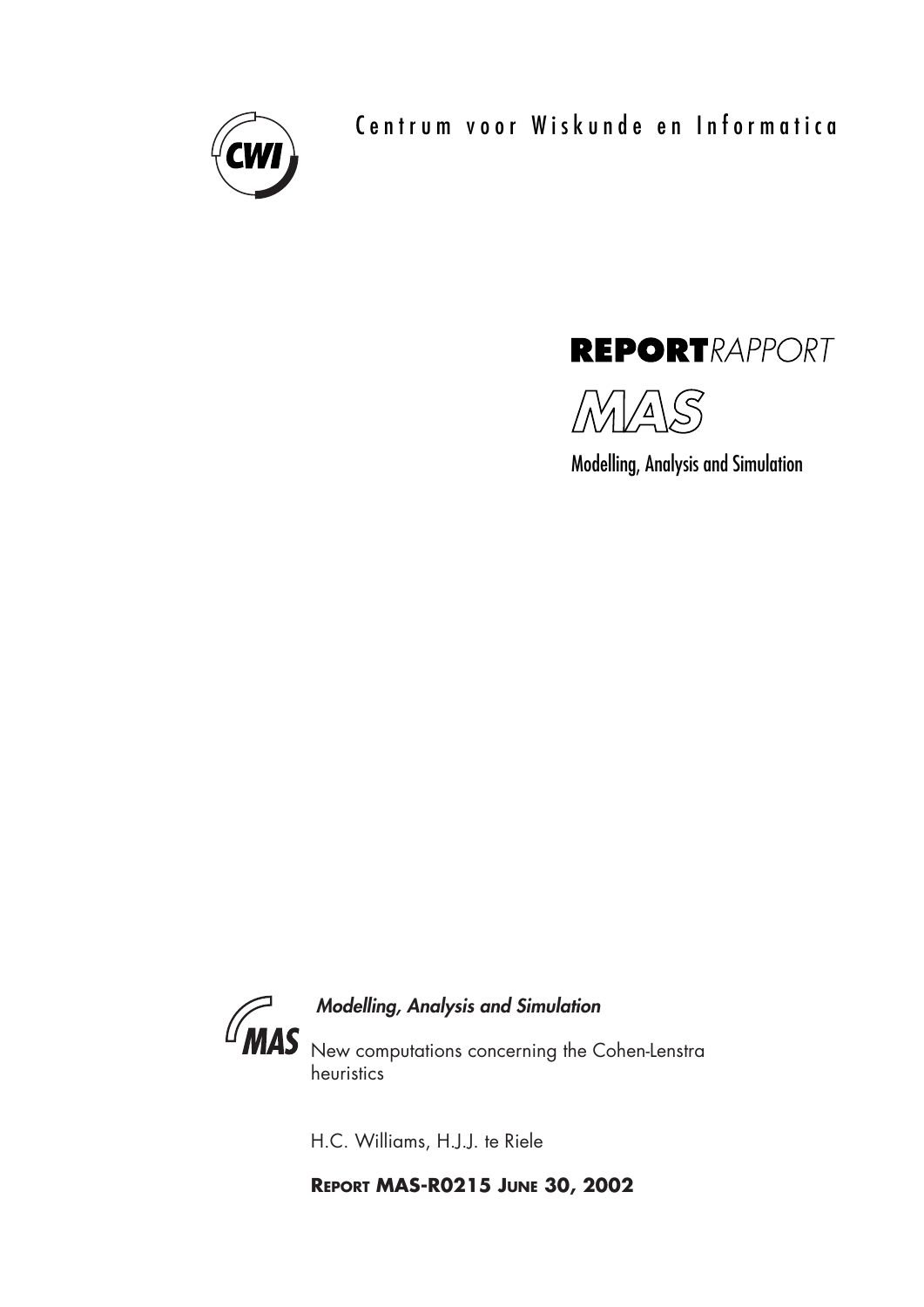CWI is the National Research Institute for Mathematics and Computer Science. It is sponsored by the Netherlands Organization for Scientific Research (NWO). CWI is a founding member of ERCIM, the European Research Consortium for Informatics and Mathematics.

CWI's research has a theme-oriented structure and is grouped into four clusters. Listed below are the names of the clusters and in parentheses their acronyms.

Probability, Networks and Algorithms (PNA)

Software Engineering (SEN)

## Modelling, Analysis and Simulation (MAS)

Information Systems (INS)

Copyright © 2001, Stichting Centrum voor Wiskunde en Informatica P.O. Box 94079, 1090 GB Amsterdam (NL) Kruislaan 413, 1098 SJ Amsterdam (NL) Telephone +31 20 592 9333 Telefax +31 20 592 4199

ISSN 1386-3703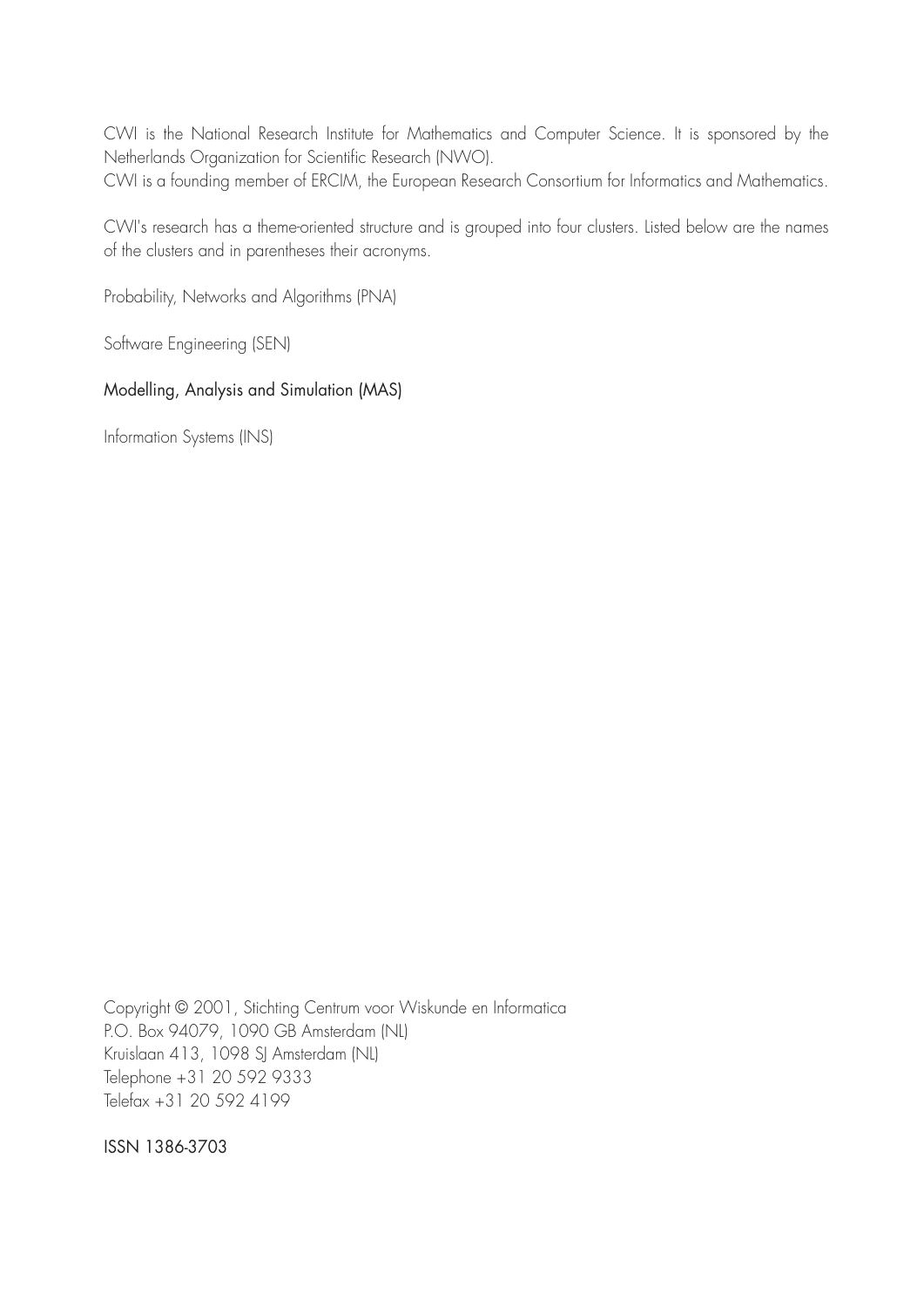## New Computations Concerning the Cohen-Lenstra Heuristics

Hugh Williams

Department of Mathematics and Statistics, University of Calgary, Calgary, Alberta, Canada T2N 1N4 williams@math.ucalgary.ca

> Herman te Riele CWI, P.O. Box 94079, 1090 GB Amsterdam, The Netherlands herman@cwi.nl

### ABSTRACT

Let  $h(p)$  denote the class number of the real quadratic field formed by adjoining  $\sqrt{p}$ , where p is a prime, to the rationals. The Cohen-Lenstra heuristics suggest that the probability that  $h(p) = k$  (a given odd positive integer) is given by  $Cw(k)/k$ , where C is an explicit constant and  $w(k)$  is an explicit arithmetic function. For example, we expect that about 75.45% of the values of  $h(p)$  are 1, 12.57% are 3, and 3.77% are 5. Furthermore, a conjecture of Hooley states that

$$
H(x):=\sum_{p\le x} h(p)\sim x/8 \text{ as } x\to \infty,
$$

where the sum is taken over all primes congruent to  $1$  modulo  $4$ . In this paper, we develop some fast techniques for evaluating  $h(p)$  where p is not very large and provide some computational results in support of the Cohen-Lenstra heuristics. We do this by computing  $h(p)$  for all  $p\ (\equiv 1\ {\rm mod}\ 4)$  and  $p < 2\times 10^{11}$ . We also tabulate  $H(x)$  up to  $2 \times 10^{11}$ .

2000 Mathematics Subject Classification: Primary 11R29. Secondary 11Y40. 1998 ACM Computing Classification System: F.2.1. Keywords and Phrases: Distribution of class numbers, Cohen-Lenstra heuristics, Hooley's conjecture. Note: The research of Williams was partially supported by NSERC of Canada Grant #A7649. The research of Te Riele was carried out under project MAS2.2 "Computational number theory and data security".

### 1. INTRODUCTION

Let D denote a square-free positive integer and let  $\mathcal{K} = \mathbb{Q}(\sqrt{D})$  be the quadratic field formed by adjoining  $\sqrt{D}$  to the rationals Q. Set

$$
r = \left\{ \begin{array}{ll} 2 & \text{when} \;\; D \equiv 1 \;\text{mod}\; 4, \\ 1 & \text{otherwise.} \end{array} \right.
$$

If  $\omega = (r-1+\sqrt{D})/r$ , then  $\mathcal{O} = \mathbb{Z} + \omega \mathbb{Z}$  is the maximal order (the ring of algebraic integers) of K. Let  $\epsilon$  (> 1) be the fundamental unit of K,  $R = \log \epsilon$  be the regulator of K and  $h = h(D)$  be the class number of  $K$ .

In [2, 3], Cohen and Lenstra developed some heuristics to explain the distribution of the odd part of the class groups of quadratic fields. In particular, they gave reasons to expect that the probability that  $h^*(D)$  (the odd part of  $h(D)$ ) is equal to a given positive odd integer k is given by

$$
Prob(h^*(D) = k) = Cw(k)/k,
$$
\n
$$
(1.1)
$$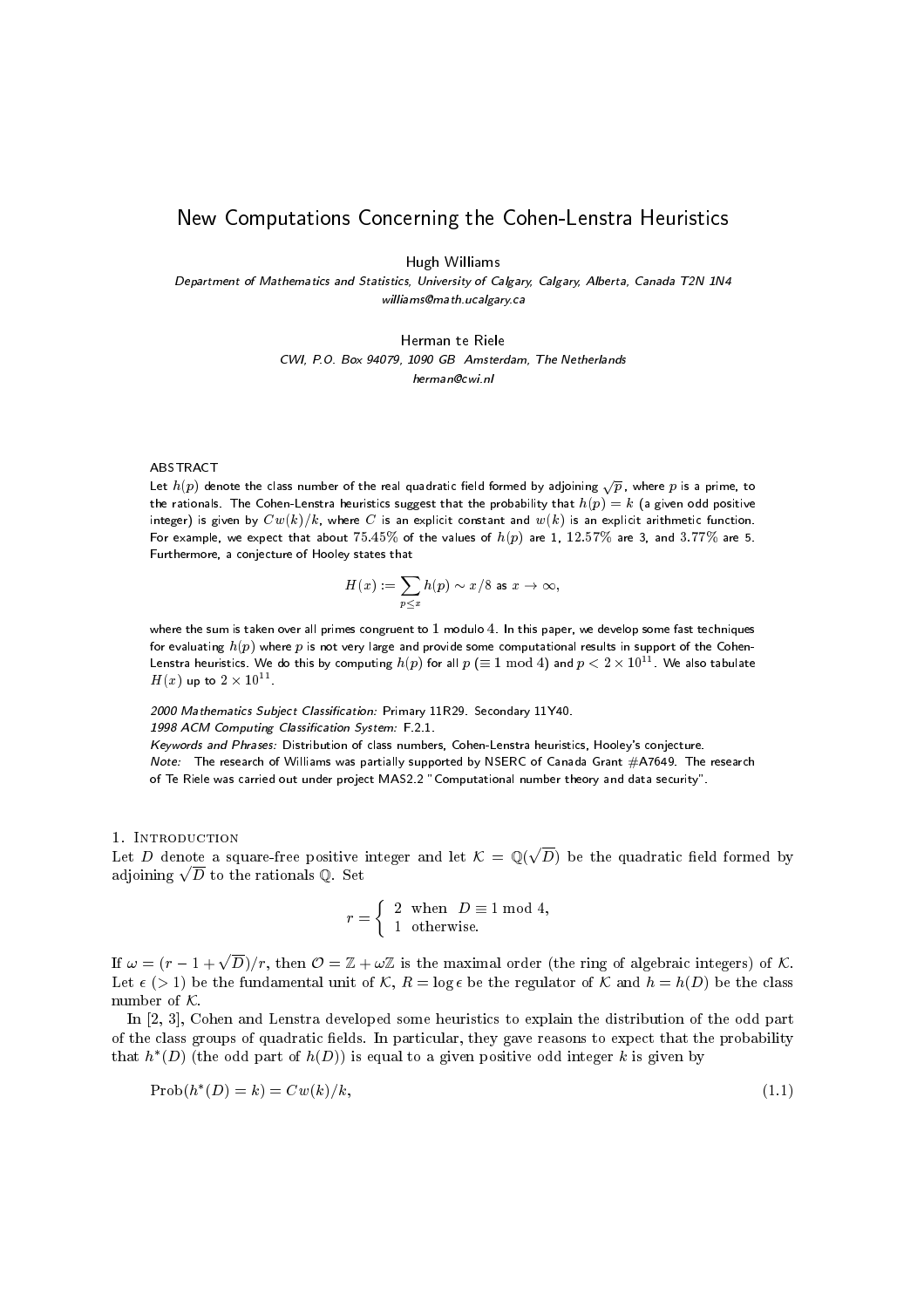where  $C = .754458173...$  and

$$
w(k)^{-1} = \prod_{p^{\alpha} || k} p^{\alpha} (1 - p^{-1}) (1 - p^{-2}) \dots (1 - p^{-\alpha}).
$$

If D is a prime, then  $h^*(D) = h(D)$ . Also, it is not unreasonable to expect that quadratic fields with prime values of  $D$  behave like any others with respect to the odd part of the class group; thus, we would expect that

$$
Prob(h(p) = 1) = C,
$$

when p is a prime. This suggests that for at least  $3/4$  of all primes we have  $h(p) = 1$ ; it must, however, be stressed here that it is not even known that there exists an infinitude of values of  $D$  for which  $h(D) = 1$ . Nevertheless, computations performed by Stephens and Williams [11], Jacobson, Lukes, and Williams  $[6]$ , and Jacobson  $[5]$  provide much numerical evidence in support of the Cohen-Lenstra heuristics.

We also mention that with some additional assumptions Cohen was able to show (assuming the Cohen-Lenstra heuristics) that

$$
H(x) := \sum_{\substack{p \le x \\ p \equiv 1 \bmod 4}} h(p) \sim x/8,
$$

a result conjectured by Hooley [4]. This conjecture and (1.1) were tested for all primes  $p \equiv 1 \text{ mod } 4$ up to  $10^9$  in [6]. It was found that  $H(x)/x$  seemed to be increasing at such a slow rate that it is hard to predict whether it would reach  $1/8$ , but that for small values of k,  $(1.1)$  gives a quite accurate prediction of what actually happens for  $p < 10^9$ .

In Van der Poorten, Te Riele, and Williams [9], some very fast methods were developed for computing in real quadratic fields when  $D$  is not very large. These were used to verify the Ankeny-Artin-Chowla conjecture for all primes  $p \ (\equiv 1 \mod 4)$  such that  $p < 10^{11}$ . In this paper we will show how these ideas can be extended to the problem of testing the Cohen-Lenstra heuristics for the same (and also larger) values of p and for testing Hooley's conjecture for these p. As there are  $4003548492$ primes congruent to 1 modulo 4 up to  $2 \times 10^{11}$ , it was necessary to develop very fast methods to compute  $h(p)$  for p in this range.

We make use of the analytic class number formula

$$
2h(p)R = \sqrt{p} L(1, \chi_p),\tag{1.2}
$$

where  $L(1, \chi_p)$  is the Dirichlet L-function of the character  $\chi_p$  evaluated at  $s = 1$ . We will let  $R_2 =$  $\log_2 e = (\log_2 e)R$ . We will also assume the truth of the extended Riemann hypothesis (ERH) for  $L(s, \chi_p)$ . Broadly speaking our algorithm to compute  $h(p)$  consists of two main components:

- 1. Computation of  $R_2$ 
	- (a) Find an integral multiple M of  $R_2$ . This step is fully described in [9].
	- (b) Compute  $R_2$  from M or prove that  $R_2 > M/P$ , where P is some small prime (e.g. 11 or
	- (c) Given that  $R_2 > M/P$ , find  $R_2$ .
- 2. Find  $h = h(p)$ 
	- (a) We use the approximation  $S(T, p)$  (for suitable T) of  $\log L(1, \chi_p)$ , computed in Step 1a. This satisfies, on the assumption of the ERH:

$$
|\log L(1, \chi_p) - S(T, p)| < A(T, p)
$$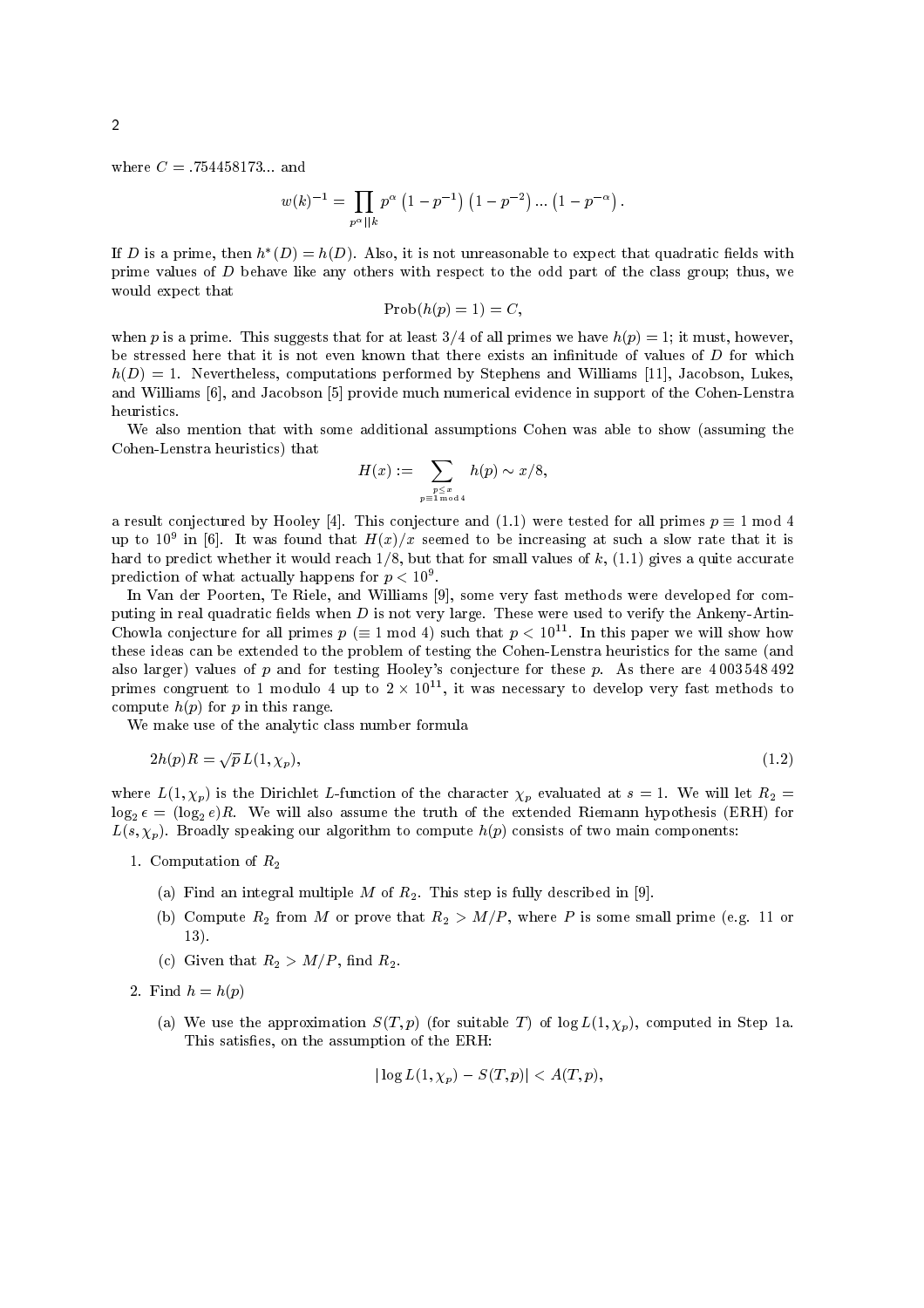where  $A(T, p)$  is an error bound discussed in Section 3.

Let  $Ne(x)$  denote the nearest odd integer to x, and put

$$
\tilde{h} := \text{Ne}\left(\frac{\sqrt{p}\, \exp(S(T, p))}{R_2 \log 4}\right) \in \mathbb{N},
$$

$$
\delta := \frac{\sqrt{p}\, \exp(S(T, p))}{R_2 \log 4} - \tilde{h} \quad (|\delta| < 1).
$$

(b) Try to compute h from  $\tilde{h}$ .

Put  $h_1=1$ . Suppose  $h_1 \ge |g - \delta|/2$ , where  $g \in \mathbb{Z}$ . If  $\tilde{h} + g = h_1$  and  $\exp(A(T,p)) < 3h_1/(\tilde{h} + \delta),$  $(1.3)$ 

then  $h = \tilde{h} + g$ . If  $\tilde{h} + g \geq 3h_1$  and

$$
\exp(A(T,p)) < \min\left\{\frac{\tilde{h} + g + 2h_1}{\tilde{h} + \delta}, \frac{\tilde{h} + \delta}{\tilde{h} + g - 2h_1}\right\},\tag{1.4}
$$

then  $h = \tilde{h} + g$ .

If this procedure does not find h, then find some  $h_1 > 1$  such that  $h_1 | h_1 > h_1 | h$ ,  $h_1 >$  $|g-\delta|/2$  and try again.

(c) If  $h$  can not be found in Step 2b, treat it as a separate case, to be dealt with later.

Evidently, this method is a variant of Lenstra's [8] algorithm for evaluating R and  $h(p)$ . This is of computational complexity  $\mathcal{O}(p^{1/5+\epsilon})$  under the ERH. What we need to do here is make the process execute as rapidly as possible for values of p that are relatively small, in our case  $p < 2 \times 10^{11}$ .

2. DETERMINATION OF THE REGULATOR  $R_2$  FROM AN INTEGRAL MULTIPLE M OF  $R_2$ For the sake of brevity we will make use of the same notation as that used in [9] as well as several results used there. If  $\mathfrak b$  is any reduced principal integral ideal of  $\mathcal O$ , we let

$$
\mathfrak{b}_1(=\mathfrak{b}), \mathfrak{b}_2, \mathfrak{b}_3, \dots, \mathfrak{b}_m, \dots \tag{2.1}
$$

be the sequence of reduced principal ideals produced by applying the continued fraction algorithm to b (see [9]). We let  $\Psi_1 = 1$  and

$$
\Psi_j = \prod_{i=1}^{j-1} \psi_i
$$

have the same meaning as that assumed in [9] and we have  $\mathfrak{b}_j = (\Psi_j)\mathfrak{b}_1$ . We define  $\zeta_j = \zeta(\mathfrak{b}_j)$ ,  $\rho_j = \rho(\mathfrak{b}_j)$  by

$$
2^{\zeta_j-1}<\Psi_j<2^{\zeta_j}, \rho_j=2^{\zeta_j}/\Psi_j
$$

**Lemma 2.1**  $1 < \rho_j < 2$ .

**Proof.** Follows easily from the definition of  $\rho_i$ .

**Lemma 2.2** If  $b_1 = (1)$  and m is the least positive integer (> 1) such that  $b_m = (1)$ , then

$$
R_2 = \zeta_m - \log_2 \rho_m.
$$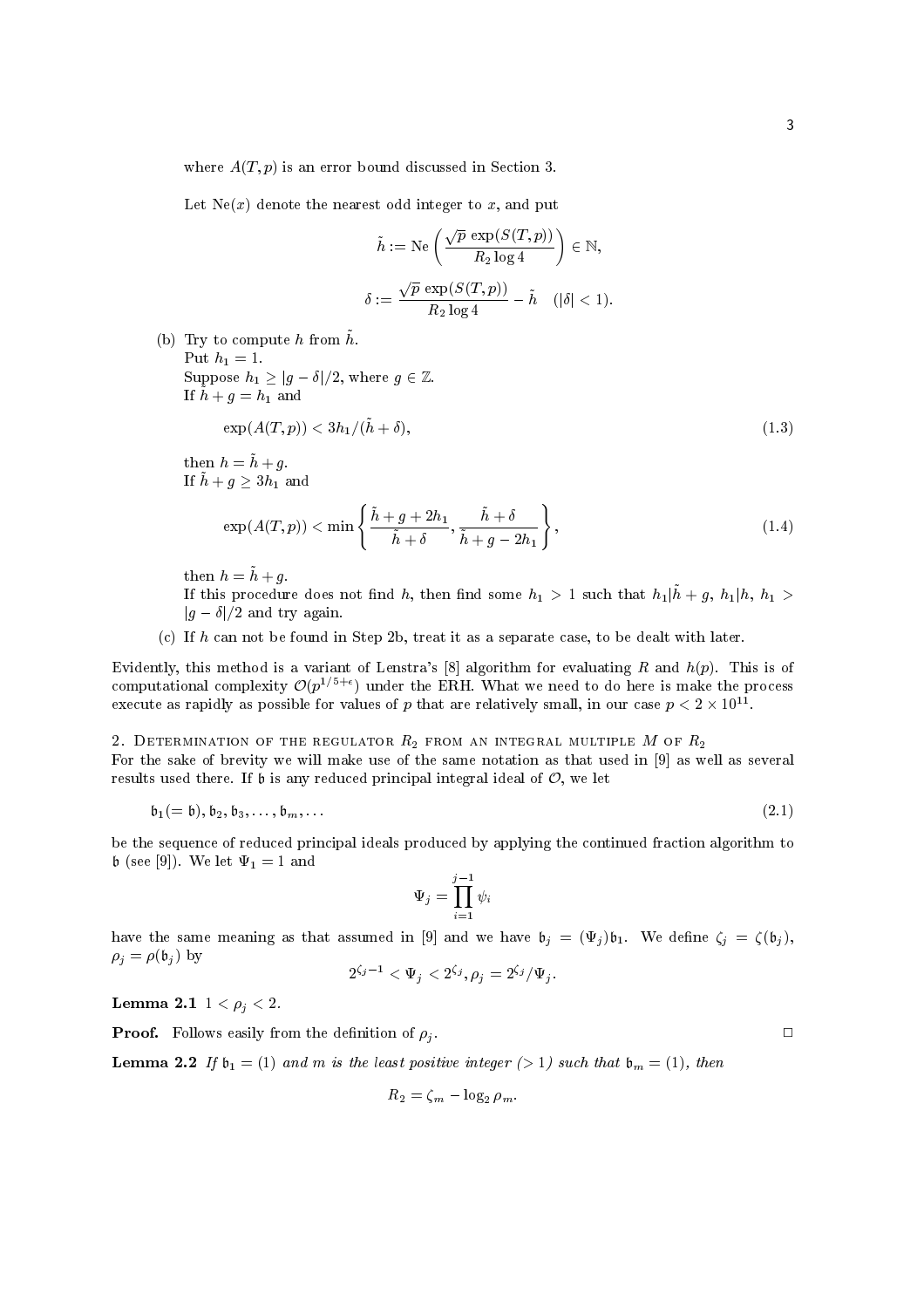**Proof.** Follows from the fact that  $\Psi_m = \epsilon$  and the definition of  $\zeta_i$  and  $\rho_i$ .  $\Box$ If  $x \geq 0$  is a real number, we define  $\mathfrak{b}(x)$  to be that ideal in the sequence (2.1) such that  $\Psi_i \leq 2^x$ and  $\Psi_{j+1} > 2^x$ . We also define  $\rho(x) = 2^x/\Psi_j$ .

Let  $B = \left| \log_2(2\sqrt{D}/r) \right|$  and recall from [9] that  $\log_2(L(\mathfrak{b}_i)\psi_i) < B$  and  $\log_2(L(\mathfrak{b}(x))\rho(x)) < B$ . Here  $L(\mathfrak{b})$  denotes the least positive rational integer in the ideal  $\mathfrak{b}$ . If  $\mathfrak{b}$  is a reduced ideal, then  $L(\mathfrak{b}) = N(\mathfrak{b})$ , where  $N(\mathfrak{b})$  is the norm of  $\mathfrak{b}$ . Let t be any positive real such that  $t \geq 2B + 1$  and let  $\mathcal{L}$ be the list of ideals

$$
\{b_1, b_2, \ldots, b_{m-1}\},\tag{2.2}
$$

where m is the least positive integer such that  $\zeta_m > t + B + 1$ . Assume that  $\mathfrak{b}_1$  is the only ideal b in  $\mathcal L$  such that  $\mathfrak b = (1)$ . Under these circumstances we have the following Lemma and Theorems.

Lemma 2.3  $\epsilon > 2^t$ .

**Proof.** We know that  $\epsilon = \Psi_r$  and  $r \geq m$ , so that  $\epsilon = \Psi_r \geq \Psi_m > 2^{\zeta_m - 1} > 2^{t+B}$ .

**Theorem 2.4** There must exist some  $i \ge 1$  such that either  $\mathfrak{b}(2it) \in \mathcal{L}$  or  $\overline{\mathfrak{b}}(2it) \in \mathcal{L}$ .

**Proof.** Since  $\epsilon > 2^t$ , there is a unique  $n \in \mathbb{Z}$  such that  $n \geq 2$  and

$$
2^{(n-1)t} < \epsilon < 2^{nt}.
$$

If  $2|n$ , put  $i = n/2$  and  $\mathfrak{b}_k = \mathfrak{b}(nt) = \mathfrak{b}(2it)$ . Here, we may assume that  $\mathfrak{b}_k = (\Psi_k)$  where  $\Psi_k \leq$  $2^{nt}, \Psi_{k+1} > 2^{nt}$ . It follows that since  $\epsilon = \Psi_r$  and  $\Psi_r < 2^{nt}$ , we must have  $r \leq k$ ; hence,  $\epsilon \leq \Psi_r$ . If we consider  $\theta = \Psi_k e^{-1}$ , we have  $\theta \ge 1$  and

$$
\theta<2^{-(n-1)t}2^{nt}=2^t
$$

Since  $\mathfrak{b}_k$  is a reduced ideal, so is  $(\theta)$  (=  $\mathfrak{b}_k$ ). Hence,  $(\theta) = \mathfrak{b}_j$  and  $\mathfrak{b}_j = (\Psi_j)$ , where

$$
1\leq \Psi_j<2^t\Rightarrow 2^{\zeta_j-1}<2^t\Rightarrow \zeta_j
$$

If  $2 \nmid n$ , put  $i = (n-1)/2$  and  $b_k = b(2it)$ . Now consider  $\theta = \epsilon |\overline{\Psi}_k|$ . We know that  $\Psi_k |\overline{\Psi}_k|$  $L(\mathfrak{b}(2it)) := L_k \in \mathbb{Z}^+$ . Hence,

$$
\theta = \epsilon L_k / \Psi_k > \frac{2^{(n-1)t} L_k}{2^{2it}} = L_k > 1.
$$

Also.

$$
\theta < \frac{2^{nt} L_k}{2^{2it}} \psi_k < 2^t (2\sqrt{D}/r). \qquad (L_k \psi_k < 2\sqrt{D}/r)
$$

Now  $(\theta) = \overline{b}_k$  is reduced; thus,  $(\theta) = b_j = (\Psi_j)$  and  $1 < \Psi_j < 2^t (2\sqrt{D}/r)$ . Also,

$$
2^{\zeta_j-1}<\Psi_j\Rightarrow \zeta_j-1
$$

**Theorem 2.5** Let i be the least integer  $(\geq 1)$  such that either  $\mathfrak{b}(2it) \in \mathcal{L}$  or  $\overline{\mathfrak{b}}(2it) \in \mathcal{L}$ . If  $\mathfrak{b}(2it) \in \mathcal{L}$  and  $\mathfrak{b}(2it) = \mathfrak{b}_i$ , then

$$
R_2 = 2it - \zeta_j - \log_2(\rho(2it)/\rho_j).
$$

If  $\overline{\mathfrak{b}}(2it) \in \mathcal{L}$  and  $\overline{\mathfrak{b}}(2it) = \mathfrak{b}_i$ , then

$$
R_2 = 2it + \zeta_j - \log_2(\rho(2it)\rho_j L(\mathfrak{b}(2it))).
$$

 $\Box$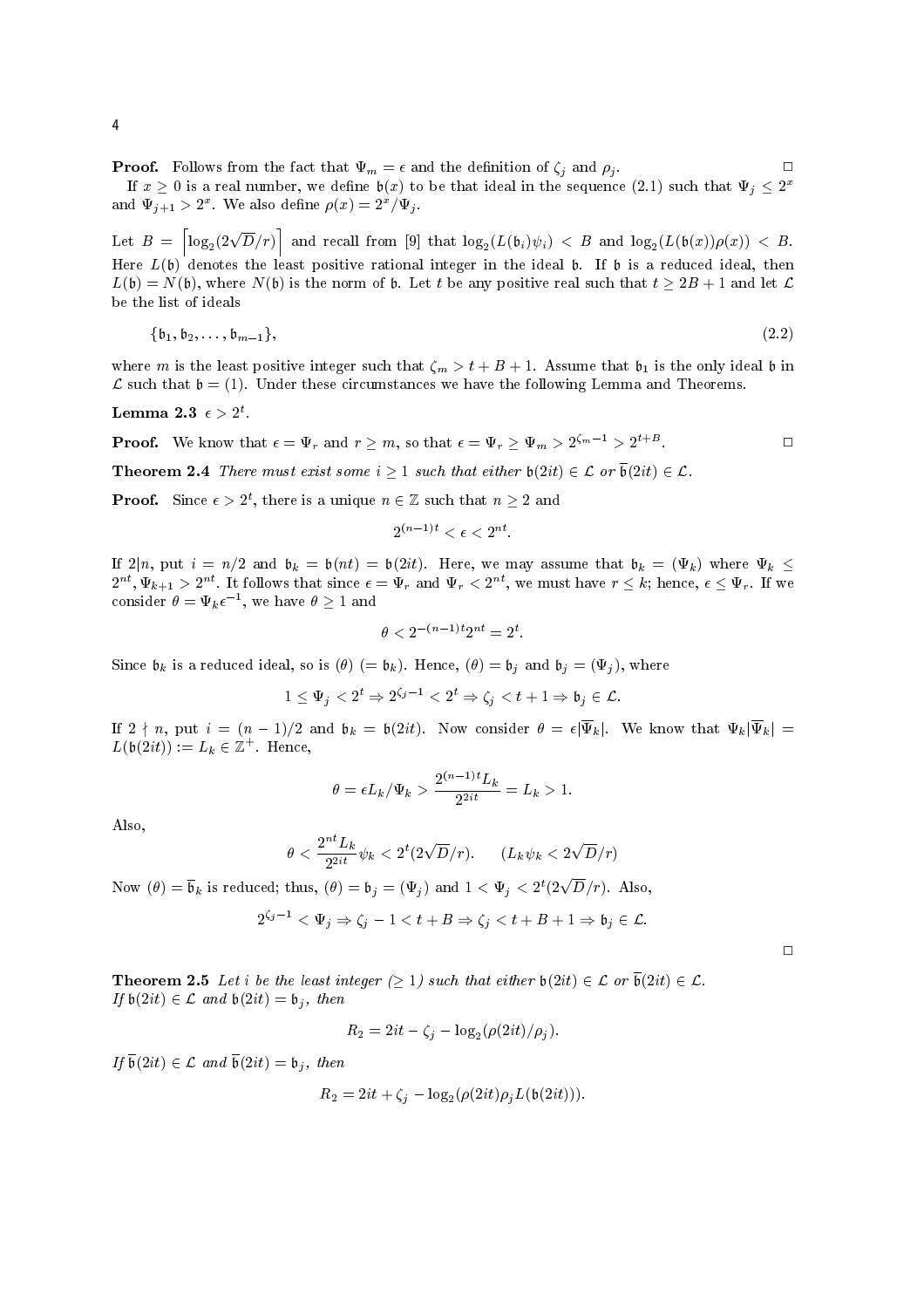**Proof.** As before, define  $n \ (\geq 2)$  by

$$
2^{(n-1)t} < \epsilon < 2^{nt}.
$$

We use the same notation as in the previous theorem. Put

$$
i' = \begin{cases} n/2 & \text{if } 2|n\\ (n-1)/2 & \text{if } 2 \nmid n. \end{cases}
$$

We know that either  $\mathfrak{b}(2i' t)$  or  $\overline{\mathfrak{b}}(2i' t) \in \mathcal{L}$  by the previous theorem. Hence  $i \leq i'$ . If  $i = i'$ , then  $\epsilon = \Psi_k/\Psi_j$  when  $\mathfrak{b}(2i't) = \mathfrak{b}_j \in \mathcal{L}$ , or  $\epsilon = \Psi_k \Psi_j/L_k$  when  $\overline{\mathfrak{b}}(2i't) = \mathfrak{b}_j \in \mathcal{L}$ . Thus, we may assume that  $i \leq i'-1 \Rightarrow n-1 \geq 2i$ .

If  $\mathfrak{b}(2it) \in \mathcal{L}$ , then  $\eta = \Psi_k / \Psi_j \leq 2^{2it}$  is a unit and

$$
\eta = \frac{\Psi_k}{\Psi_j} > \frac{2^{2it}}{\psi_k \Psi_j} > 2^{2it - B - \zeta_j} \ge 2^{2t - B - \zeta_j} > 2^{2t - B - (t + B + 1)} = 2^{t - 2B - 1} \ge 1.
$$

Thus,  $\eta = \epsilon^l$   $(l \ge 1)$ . If  $l = 1$ , we are done. If  $l > 1$ , then  $\eta \ge \epsilon^2$  and

 $2^{2it} > 2^{2(n-1)t} > 2^{4it}$ , a contradiction.

If  $\overline{\mathfrak{b}}(2it) \in \mathcal{L}$ , then  $\eta = \Psi_k \Psi_j / L_k$  is a unit and

$$
\eta = \Psi_k \Psi_j / L_k > \Psi_j 2^{2it} / L_k \psi_k > 2^{2it - B} > 1.
$$

Again, we have  $\eta = \epsilon^l$   $(l \ge 1)$ . If  $l > 1$ , then  $\eta \ge \epsilon^2$  and

$$
\Psi_i 2^{2it} \ge \eta \ge 2^{2(n-1)t} \ge 2^{4it}.
$$

Since  $\Psi_j < 2^{\zeta_j} < 2^{t+B+1}$ , we get  $t \leq B+1$ , a contradiction. Thus, in the first case we get

$$
\epsilon = \Psi_k / \Psi_j = 2^{2it} \frac{1}{\rho(2it)} / 2^{\zeta_j} \frac{1}{\rho_j} \Rightarrow R_2 = 2it - \zeta_j - \log_2(\rho(2it)/\rho_j).
$$

In the second case we get

$$
\epsilon = \Psi_k \Psi_j / L_k \Rightarrow R_2 = 2it + \zeta_j - \log_2(\rho(2it)\rho_j L(\mathfrak{b}(2it)))
$$

 $\Box$ 

The following corollary to Theorem 2.5 will be useful in a subsequent section.

**Corollary 2.6** If n, i, i' are defined as in the Theorem, then  $i = i'$  when  $2 \nmid n$ , and  $i = i'$  or  $i' - 1$  if  $2|n.$ 

### Proof.

Case 1.  $2|n$ . In this case we have  $n = 2i'$  and  $\epsilon \geq 2^{(2i'-1)t}$ . Now if  $\epsilon = \Psi_k/\Psi_j$ , we get

$$
\epsilon \leq \Psi_k \leq 2^{2it}.
$$

It follows that  $2it > (2i'-1)t$ ; hence,

$$
2i \ge 2i' - 1 \Rightarrow i \ge i' \Rightarrow i = i'
$$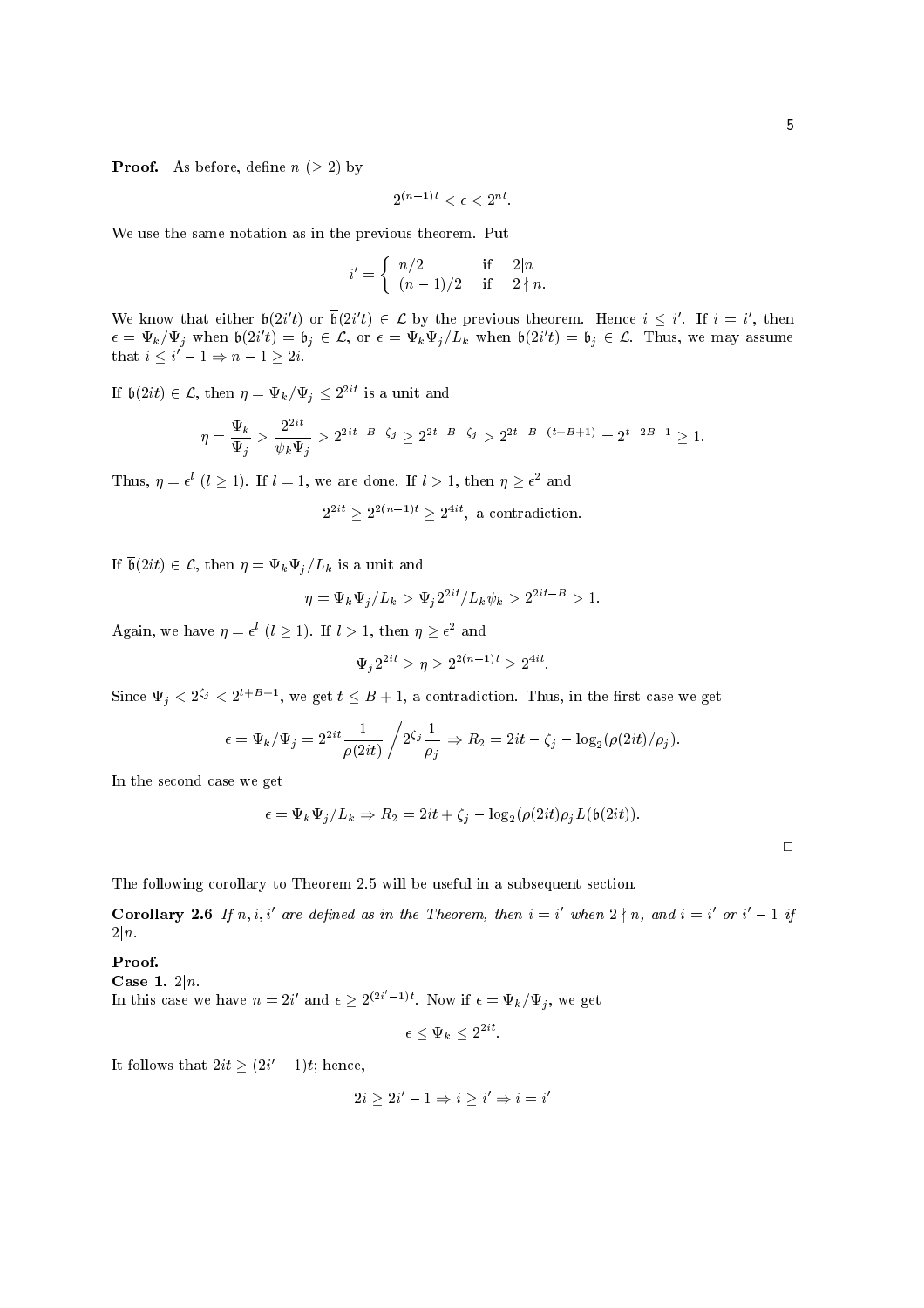(recall that  $i \leq i'$ ). If  $\epsilon = \Psi_k \Psi_j / L_k$ , then

 $\epsilon < 2^{2it + t + B + 1}$ .

We get

$$
(2i'-1)t < (2i+1)t + B + 1
$$

and

$$
2i' - 1 < 2i + 1 + \frac{B+1}{t} < 2i + 2
$$

Thus,

and

$$
i' < i + 1 \Rightarrow i = i' \quad \text{or} \quad i' - 1.
$$

 $2i' - 1 \leq 2i + 1$ 

Case 2.  $2 \nmid n$ .

In this case we have  $n = 2i' + 1$  and  $\epsilon > 2^{2i'}$ . If  $\epsilon = \Psi_k \Psi_j / L_k$ , then

$$
2it + t + B + 1 > 2i't
$$

and

$$
2i + 2 > 2i' \Rightarrow i + 1 > i' \Rightarrow i \ge i' \Rightarrow i = i'.
$$

$$
2^{2it} > \epsilon \ge 2^{2i't} \Rightarrow i \ge i' \Rightarrow i = i'.
$$

If  $\epsilon = \Psi_k/\Psi_j$ , then

We can now make use of the following algorithms to find  $R_2$ , given an integral multiple M of  $R_2$ . 1) Select a prime P such that  $P^2B < M$ . In our computations, we used  $P = 11$ . 2) Put  $K = M/P$ ,  $t = fc$  (see [9, p. 1325].

Algorithm 2.7 (compute  $R_2$  or prove that  $R_2 > K$ ) 1) Compute the list  $\mathcal{L}(2.2)$ . If  $\mathfrak{b}_j = (1)$  for  $\mathfrak{b}_j \in \mathcal{L}$ , compute  $R_2 = \zeta_j - \log_2 \rho_j$  and terminate. 2) For  $i = 1, 2, ..., [(K + 2B + 1)/2t]$ , compute  $\mathfrak{b}(2it)$ . If  $\mathfrak{b}(2it) = \mathfrak{b}_j \in \mathcal{L}$ , then  $R_2 = 2it - \zeta_j - \log_2(\rho(2it)/\rho_j)$  and terminate.<br>If  $\mathfrak{b}(2it) = \mathfrak{b}_j \in \mathcal{L}$ , then  $R_2 = 2it + \zeta_j - \log_2(\rho(2it)\rho_j L(\mathfrak{b}(2it)))$  and terminate. End for  $R_2 > K$ .

**Proof** (of correctness). Clearly, when  $R_2$  is computed, it is correct by Lemma 2.2 and Theorem 2.5. Suppose  $R_2$  is not computed by the algorithm; we know that for some *i* we must have either

$$
R_2 = 2it - \zeta_j - \log_2(\rho(2it)/\rho_j)
$$

**or** 

$$
R_2 = 2it + \zeta_j - \log_2(\rho(2it)\rho_j L(\mathfrak{b}(2it)))
$$

and  $i > [(K + 2B + 1)/2t]$ . In the first case we have

$$
R_2 > \left(\frac{K+2B+1}{2t}\right)2t + 2t - (t+B+1) - B > K.
$$

In the second

$$
R_2 > 2t\left(\frac{K + 2B + 1}{2t}\right) - B + 1 > K.
$$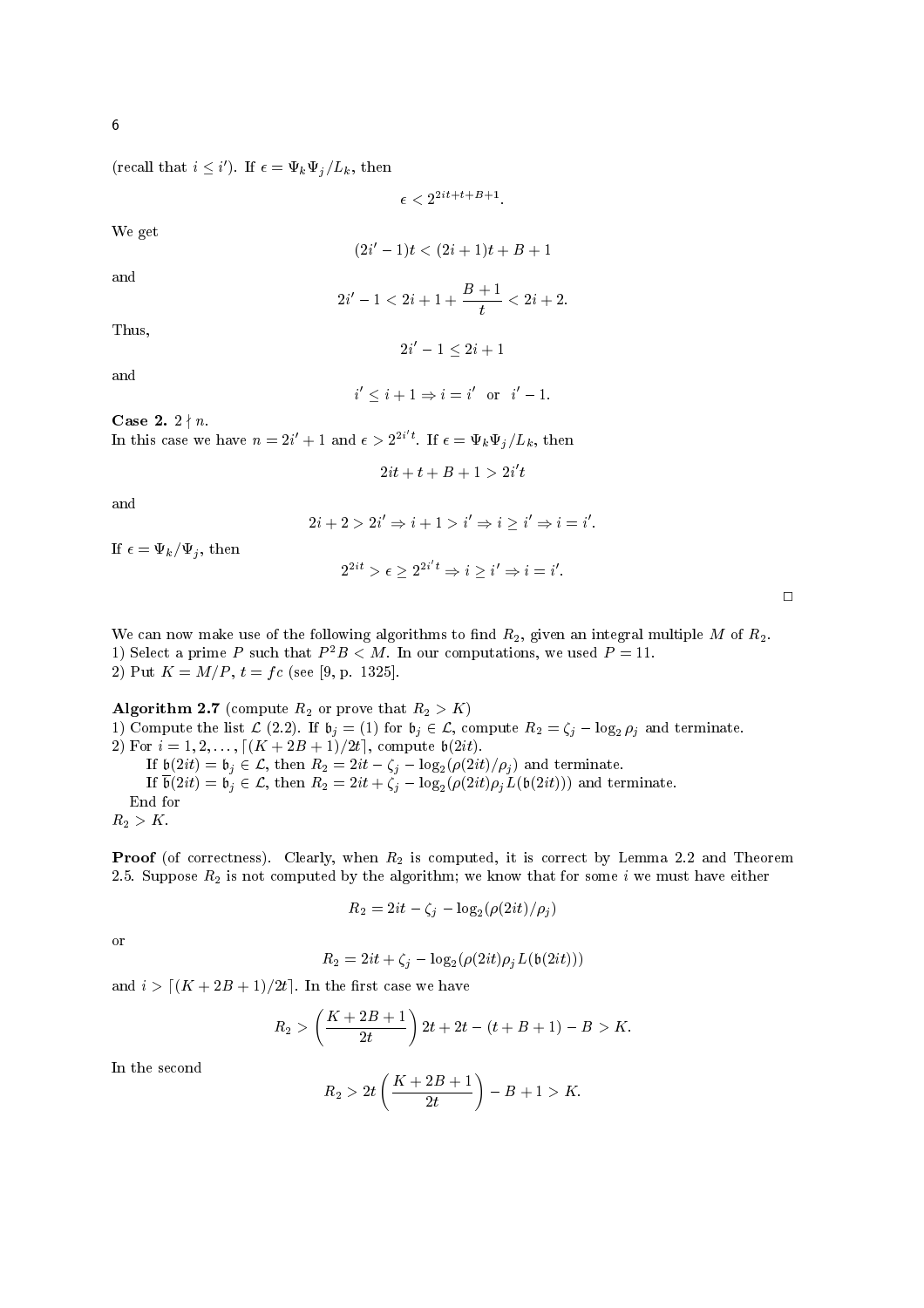We let  $\{p_1(=3), p_2, p_3, \ldots, p_j\}$  be the ordered set of all primes  $\langle P \rangle$ . Then  $p_{j+1} = P$ . We can now use the following algorithm to compute  $R_2$  when Algorithm 2.7 fails to do so.

**Algorithm 2.8** (given that  $R_2 > K$ , find  $R_2$ ) 1)  $\mathfrak{b}_1 = (1), i \leftarrow 1, M' \leftarrow M.$ 2) while  $i \leq j$ compute  $\mathfrak{b}(M'/p_i)$ if  $\mathfrak{b}(M'/p_i)=\mathfrak{b}_1$  $M' \leftarrow M'/p_i$ else  $i \leftarrow i + 1$ end if end while  $R_2 = M'.$ 

**Proof** (of correctness). We first note that if M' is an integral multiple of  $R_2$ , say  $M' = sR_2$ , and  $\mathfrak{b}(M'/p) = \mathfrak{b}_1$  for some prime  $p < P$ , then  $\mathfrak{b}_k = (\Psi_k) = \mathfrak{b}(M'/p)$ , where  $\Psi_k = \epsilon^t$   $(t \ge 0)$ ,  $\epsilon^t \ge 2^{M'/p}$  and  $\epsilon^t < (2\sqrt{D}/r)2^{M'/p}$ . It follows that  $\epsilon^{pt} \ge 2^{M'} = \epsilon^s$  and  $pt \ge s$ . Furthermore, since  $\epsilon^{pt} < (2\sqrt{D}/r)^p \epsilon^s$ , we get  $(2\sqrt{D}/r)^p > \epsilon^{pt-s}$ . If  $pt-s \geq 1$ , then  $pB > R_2$  and  $PB > K = M/P$ , a contradiction. Thus we must have  $tp = s$ , which means that  $M'/p$  is an integral multiple of  $R_2$ . We also note that at the end of the algorithm we have  $M' = sR_2$ ,  $s \in \mathbb{Z}$  and  $p_i \nmid s$  for all  $i \leq j$ . Then,  $M' = R_2$  or  $s \ge p_{i+1} = P$ . Now

$$
M\geq M'=sR_2\Rightarrow R_2\leq M/P=K,
$$

a contradiction. Thus,  $R_2 = M'$ .

3. A MODIFICATION OF BACH'S RESULT

In [1] Bach provided (under the ERH) explicit constants  $A, B$  such that if

$$
A'(T, p) = (A \log p + B) / (\sqrt{T \log T}),\tag{3.1}
$$

then

$$
\left|\log L(1,\chi_p)-\sum_{i=0}^{T-1}a_i\log B(T+i)\right|< A'(T,p),
$$

where  $a_i = (x + i) \log(x + i)/S(x)$ ,  $S(x) = \sum_{i=0}^{x-1} (x + i) \log(x + i)$  and  $B(x) = \prod_{q < x} (1 - \chi_p(q)/q)^{-1}$ .<br>This allows us to get an estimate for  $L(1, \chi_p)$  which is very useful for determining  $h(p)$  once  $R_2$  has been computed. Since most of the values of  $h(p)$  tend to be small, we found it useful to try to improve Bach's results. Our improvement is only a very slight one, but it proved to be very effective for determining  $h(p)$  for many values of p. As the technique of deriving this improvement is analogous to the treatment given by Jacobson and Williams [7] for estimating  $L(2, \chi)$ , we will only sketch it here.

As in  $[1]$ , we put

$$
\overline{B}(x,\chi)=\prod_{q\geq x}\frac{q}{q-\chi(q)},\ \ B(x,\chi)=\prod_{q
$$

where the products are taken over prime values of q and  $\chi$  is a nonprincipal character modulo m. Since

$$
\log L(1, \chi) = \sum_{i=0}^{x-1} a_i \log L(1, \chi) = \sum_{i=0}^{x-1} a_i B(x+i, \chi) + \sum_{i=0}^{x-1} a_i \overline{B}(x+i, \chi),
$$

 $\Box$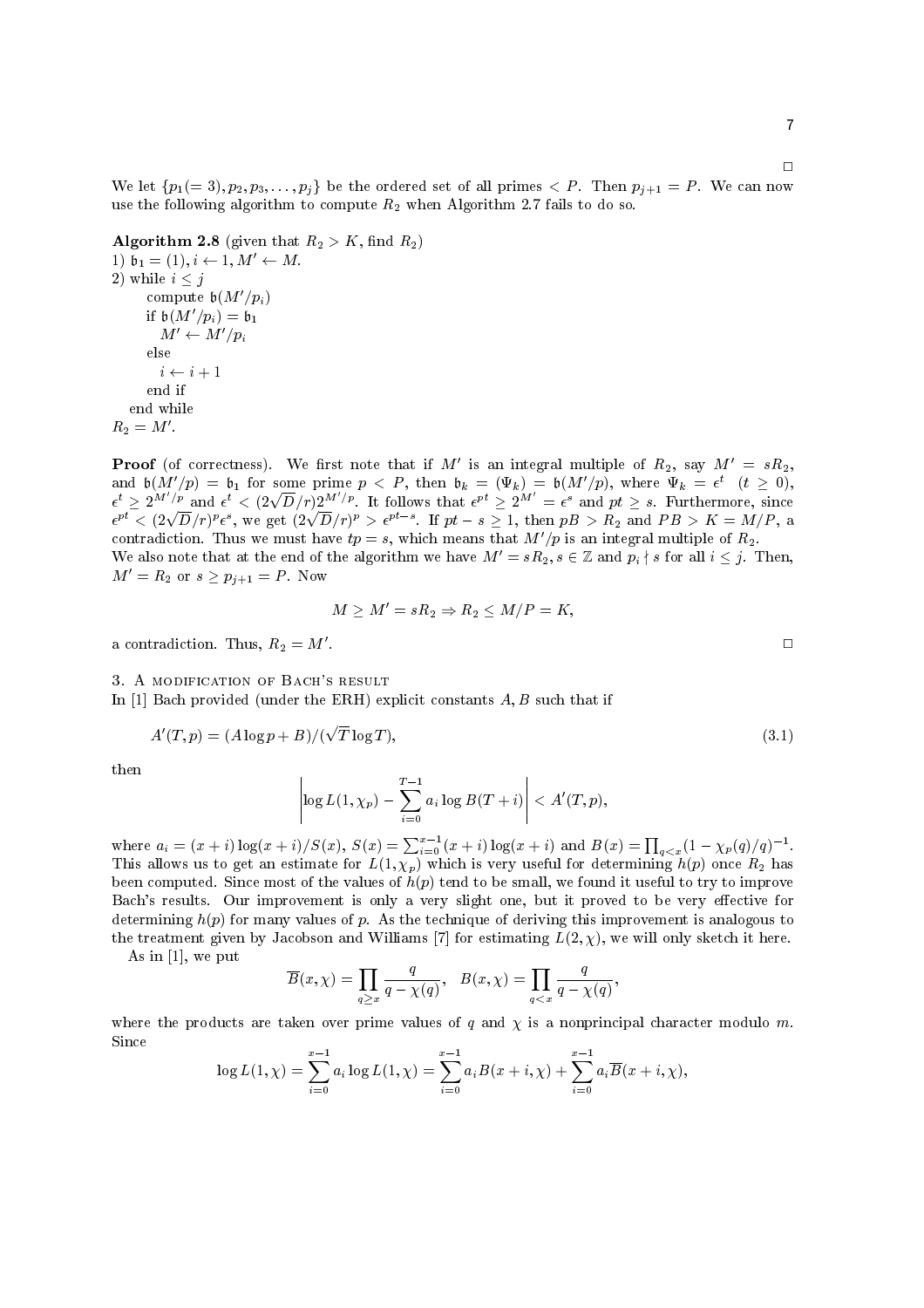we need to bound the value of

$$
E(x, \chi) = \sum_{i=0}^{x-1} a_i \log \overline{B}(x+i, \chi).
$$

As in  $[1]$ , we get

$$
|E(x, \chi)| \leq \left| \sum_{i=0}^{x-1} a_i \frac{\Psi(x+i-1, \chi)}{(x+i) \log(x+i)} \right| + \left| \sum_{i=0}^{x-1} a_i \frac{\Psi^1(x+i, \chi) (\log(x+i)+1)}{(x+i)^2 (\log(x+i))^2} \right|
$$
  
+ 
$$
\left| \sum_{i=0}^{x-1} a_i \int_x^{\infty} \frac{\Psi^1(t, \chi)}{t^3} \left( \frac{2}{\log t} + \frac{3}{(\log t)^2} + \frac{2}{(\log t)^3} \right) dt \right|
$$
  
+ 
$$
\left| \sum_{i=0}^{x-1} a_i T(x+i, \chi) \right|.
$$

The method of Lemma 5.1 of [1] can be used to prove that

$$
|T(x,\chi)| \leq 2C\left(\frac{2}{x^{1/2}\log x} + \frac{3/2}{\log 2}x^{-2/3}\right),\,
$$

where  $C = 1.25506$ . Hence,

$$
\begin{array}{l}\n\left| \sum_{i=0}^{x-1} a_i T(x+i, \chi) \right| & \leq 4C \sum_{i=0}^{x-1} \frac{a_i}{(x+i)^{1/2} \log(x+i)} + \frac{3C}{\log 2} x^{-2/3} \\
& \leq \frac{4C}{S(x)} \sum_{i=0}^{x-1} (x+i)^{1/2} + \frac{3C}{\log 2} x^{-2/3}.\n\end{array}
$$

As noted in  $[7]$ ,

$$
\sum_{i=0}^{x-1} (x+i)^{1/2} < \lambda x^{3/2},
$$

where  $\lambda = 2(2^{3/2} - 1)/3 \approx 1.2189514$ ; hence,

$$
\left|\sum_{i=0}^{x-1} a_i T(x+i,\chi)\right| \leq \frac{4C}{S(x)} \lambda x^{3/2} + \frac{3C}{\log 2} x^{-2/3}.
$$

Also,

$$
S(x) > U(x) := \int_0^{x-1} (t+x) \log(t+x) dt
$$
  
=  $\frac{1}{2} \left[ (2x-1)^2 \left( \log(2x-1) - \frac{1}{2} \right) - x^2 \left( \log x - \frac{1}{2} \right) \right].$ 

Since, under the ERH, we have

$$
\Psi^1(x,\chi) \le c(m)x^{3/2} + h(x),
$$

where

$$
c(m) = \frac{2}{3} \left( \log m + \frac{5}{3} \right)
$$

and

$$
h(x) = x \log x + 2(c(m) + 1)x + 3c(m) + 1,
$$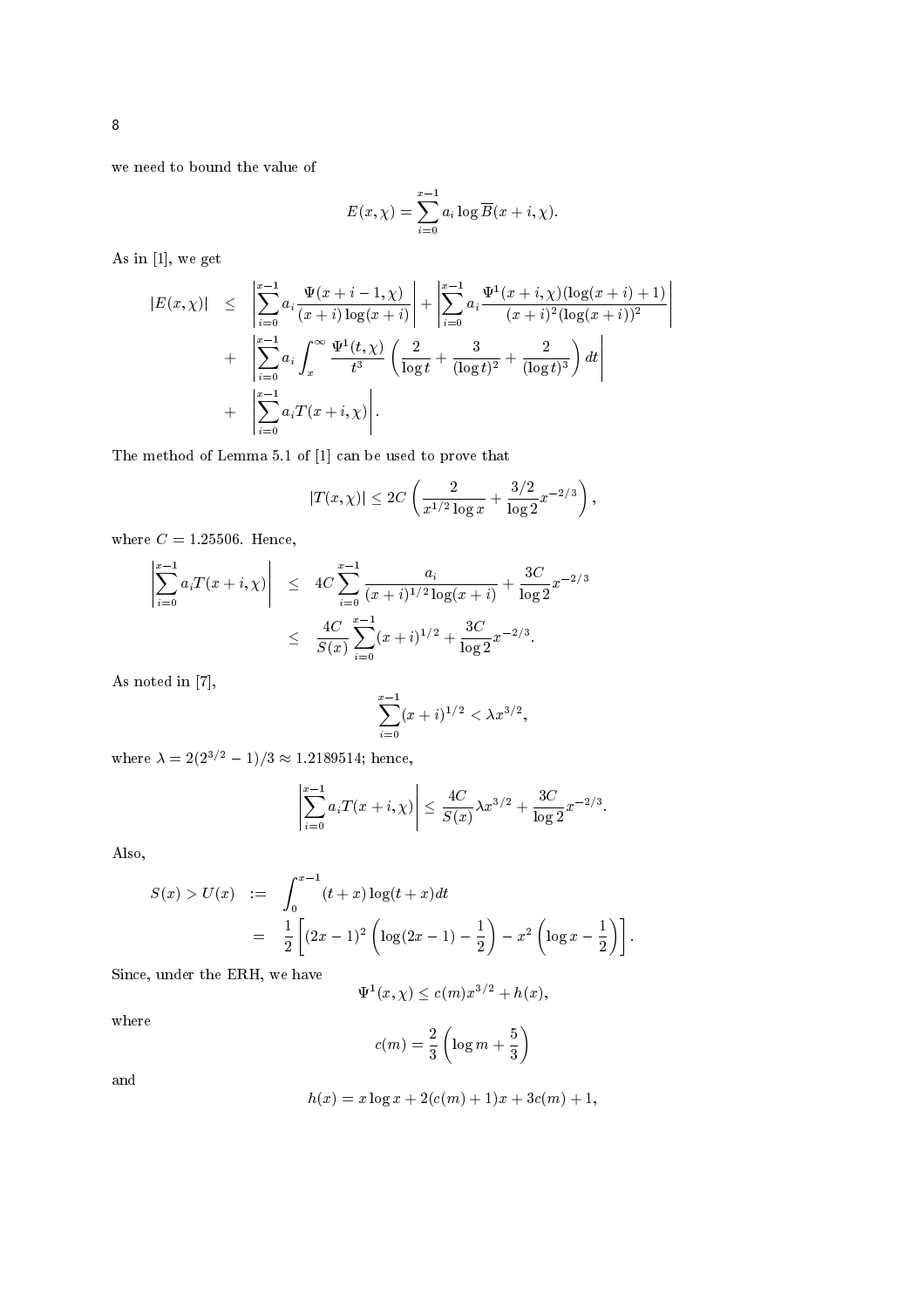we can use the reasoning of  $[1]$  to find that:

$$
\left| \sum_{i=0}^{x-1} a_i \frac{\Psi(x+i-1,\chi)}{(x+i)\log(x+i)} \right| < \frac{(1+2^{3/2})c(m)x^{3/2}}{U(x)} + \frac{h(x)+h(2x)}{x^2 \log x},
$$
\n
$$
\left| \sum_{i=0}^{x-1} a_i \frac{\Psi^1(x+i,\chi)(\log(x+i)+1)}{(x+i)^2(\log(x+i))^2} \right| \le \frac{c(m)\lambda x^{3/2}}{U(x)} + \frac{c(m)\lambda}{x^{1/2}(\log x)^2} + \frac{h(x)(1+\log x)}{x^2(\log x)^2},
$$
\n
$$
\left| \sum_{i=0}^{x-1} a_i \int_x^\infty \frac{\Psi^1(t,\chi)}{t^3} \left( \frac{2}{\log t} + \frac{3}{(\log t)^2} + \frac{2}{(\log t)^3} \right) dt \right|
$$
\n
$$
< \frac{2c(m)\lambda x^{3/2}}{U(x)} \left( 2 + \frac{3}{\log x} + \frac{2}{(\log x)^2} \right) + \int_x^\infty \frac{h(t)}{t^3} \left( \frac{2}{\log t} + \frac{3}{(\log t)^2} + \frac{2}{(\log t)^3} \right) dt.
$$
\nnext deduce (origin using the reasoning in [1]) that

We can next deduce (again using the reasoning in  $\left[1\right] )$  that

$$
\frac{h(x) + h(2x)}{x^2 \log x} + \frac{h(x)(1 + \log x)}{x^2(\log x)^2} + \int_x^{\infty} \frac{h(t)}{t^3} \left( \frac{2}{\log t} + \frac{3}{(\log t)^2} + \frac{2}{(\log t)^3} \right) dt
$$
  
\n
$$
\leq c(m) \left[ \frac{12}{x \log x} + \frac{8}{x(\log x)^2} + \frac{4}{x(\log x)^3} + \frac{12}{x^2 \log x} + \frac{15}{2x^2(\log x)^2} + \frac{3}{x^2(\log x)^3} \right]
$$
  
\n
$$
+ \frac{6}{x} + \frac{10 + 2 \log 2}{x \log x} + \frac{6}{x(\log x)^2} + \frac{2}{x(\log x)^3} + \frac{4}{x^2 \log x} + \frac{5}{2x^2(\log x)^2} + \frac{1}{x^2(\log x)^3}
$$

On combining our previous results, we see that

$$
\left|\log L(1,\chi)-\sum_{i=0}^{T-1}a_i\log B(T+i,\chi)\right|< A(T,m).
$$

where

$$
A(T,m) = c(m)G(T) + H(T),
$$
\n
$$
G(x) = \frac{x^{3/2}}{U(x)} \left[ 1 + 2^{3/2} + 5\lambda + \frac{7\lambda}{\log x} + \frac{4\lambda}{(\log x)^2} \right] +
$$
\n
$$
+ \frac{12}{x \log x} + \frac{8}{x(\log x)^2} + \frac{4}{x(\log x)^3} + \frac{12}{x^2 \log x} + \frac{15}{2x^2(\log x)^2} + \frac{3}{x^2(\log x)^3},
$$
\n
$$
H(x) = \frac{4C\lambda x^{3/2}}{U(x)} + \frac{3C}{(\log 2)x^{2/3}} + \frac{6}{x} + \frac{10 + 2\log 2}{x \log x} + \frac{6}{x(\log x)^2} + \frac{2}{x(\log x)^3} + \frac{4}{x^2 \log x} + \frac{5}{2x^2(\log x)^3},
$$
\n(3.2)

and  $U(x)$ , C,  $\lambda$ ,  $c(m)$  have been defined above.

In our case, we have  $m = p$  and we set

$$
B(T + i) = B(T + i, \chi_p), \quad S(T, p) = \sum_{i=0}^{T-1} a_i \log B(T + i).
$$

Putting  $E(T, p) = \log L(1, \chi_p) - S(T, p)$ , we get

$$
|E(T,p)| < A(T,p).
$$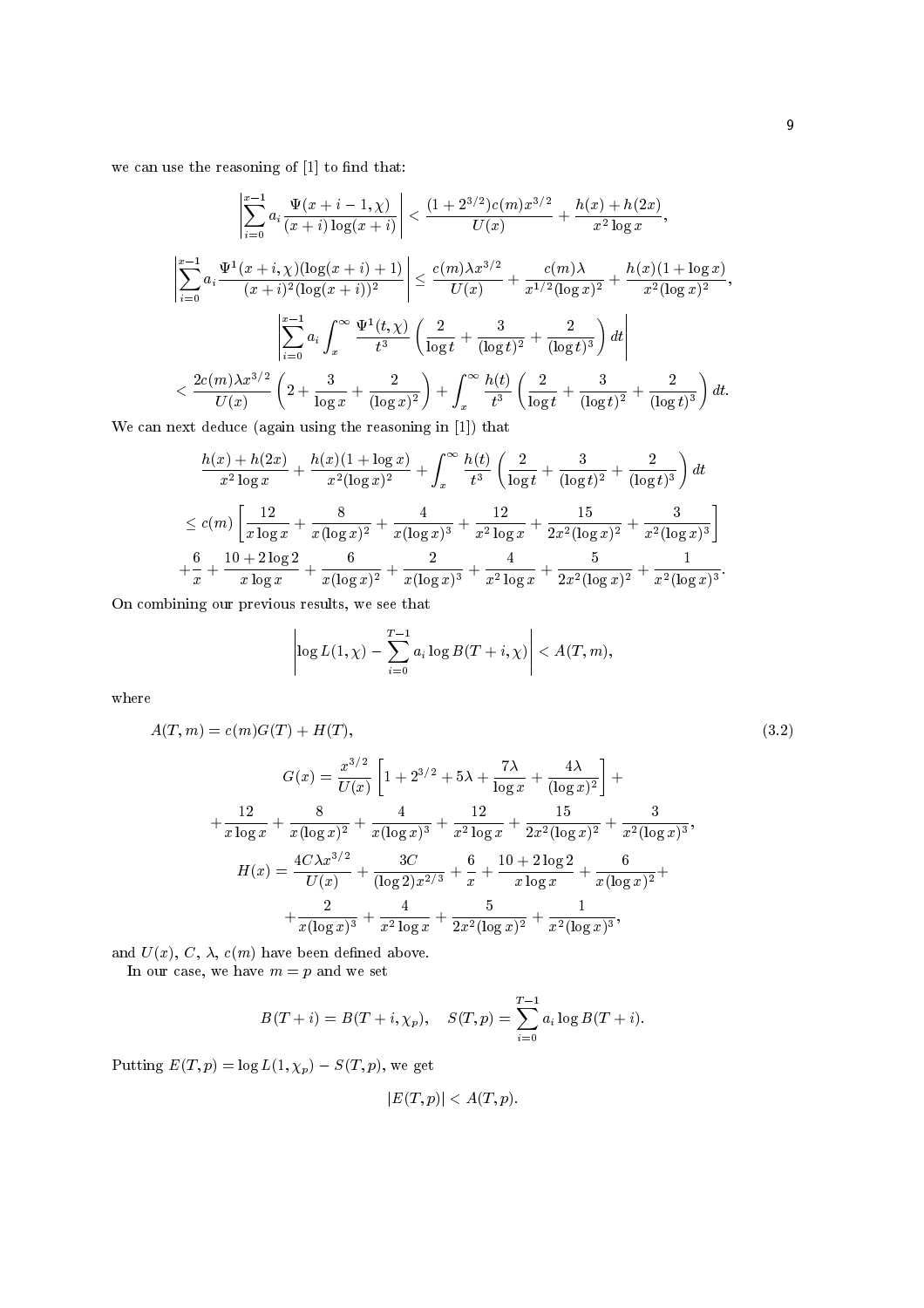Since

$$
\exp(E(T, p) + S(T, p)) = L(1, \chi_p)
$$

we have by  $(1.2)$ 

$$
e^{E(T,p)}(h+\delta)=h(=h(p)),
$$

where

$$
\tilde{h} = \text{Ne}\left(\frac{\sqrt{p}e^{S(T,p)}}{R_2\log 4}\right)
$$

and

$$
\delta = \frac{\sqrt{p}e^{S(T,p)}}{R_2\log 4} - \tilde{h}.
$$

Suppose we suspect that  $\tilde{h} + g$  (odd) is the value of h, where |g| is a small even integer (we used  $|g| \leq 4$ ). We also assume that we have an odd factor  $h_1 \geq 1$  of  $\tilde{h} + g$  which must also divide h. This will be explained in the next section. Assume further that  $h_1 \ge |g - \delta|/2$  and put  $h_2 = h/h_1$ . Evidently,

$$
e^{E(T,p)}\left(\frac{\tilde{h}+\delta}{h_1}\right) = h_2. \tag{3.3}
$$

We consider two cases.

**Case 1.**  $E(T, p) > 0$ . In this case, we see from  $(3.3)$  that

$$
h_2 > \frac{h + \delta}{h_1} = \frac{h + g}{h_1} - \frac{g - \delta}{h_1}.
$$
\n
$$
e^{A(T,p)} < \frac{\tilde{h} + g + 2h_1}{\tilde{h} + \delta},
$$

 $If$ 

then

$$
h + \delta
$$
  

$$
e^{E(T,p)} < \frac{\tilde{h} + g + 2h_1}{\tilde{h} + \delta}
$$

and from 
$$
(3.3)
$$

$$
h_2 < \frac{h+g}{h_1} + 2.
$$

Since  $(g - \delta)/h_1 \leq 2$ , we get

$$
\frac{\tilde{h}+g}{h_1}-2
$$

It follows that, because  $h_2$  must be odd,  $h_2 = (\tilde{h} + g)/h_1$  or  $h = \tilde{h} + g$ .

**Case 2.**  $E(T, p) < 0$ . In this case we get

$$
h_2<\frac{\tilde{h}+g}{h_1}-\frac{g-\delta}{h_1}
$$

from (3.3). Suppose  $(\tilde{h} + g)/h_1 \geq 3$ . If

$$
e^{A(T,p)} < \frac{\tilde{h} + \delta}{\tilde{h} + g - 2h_1}
$$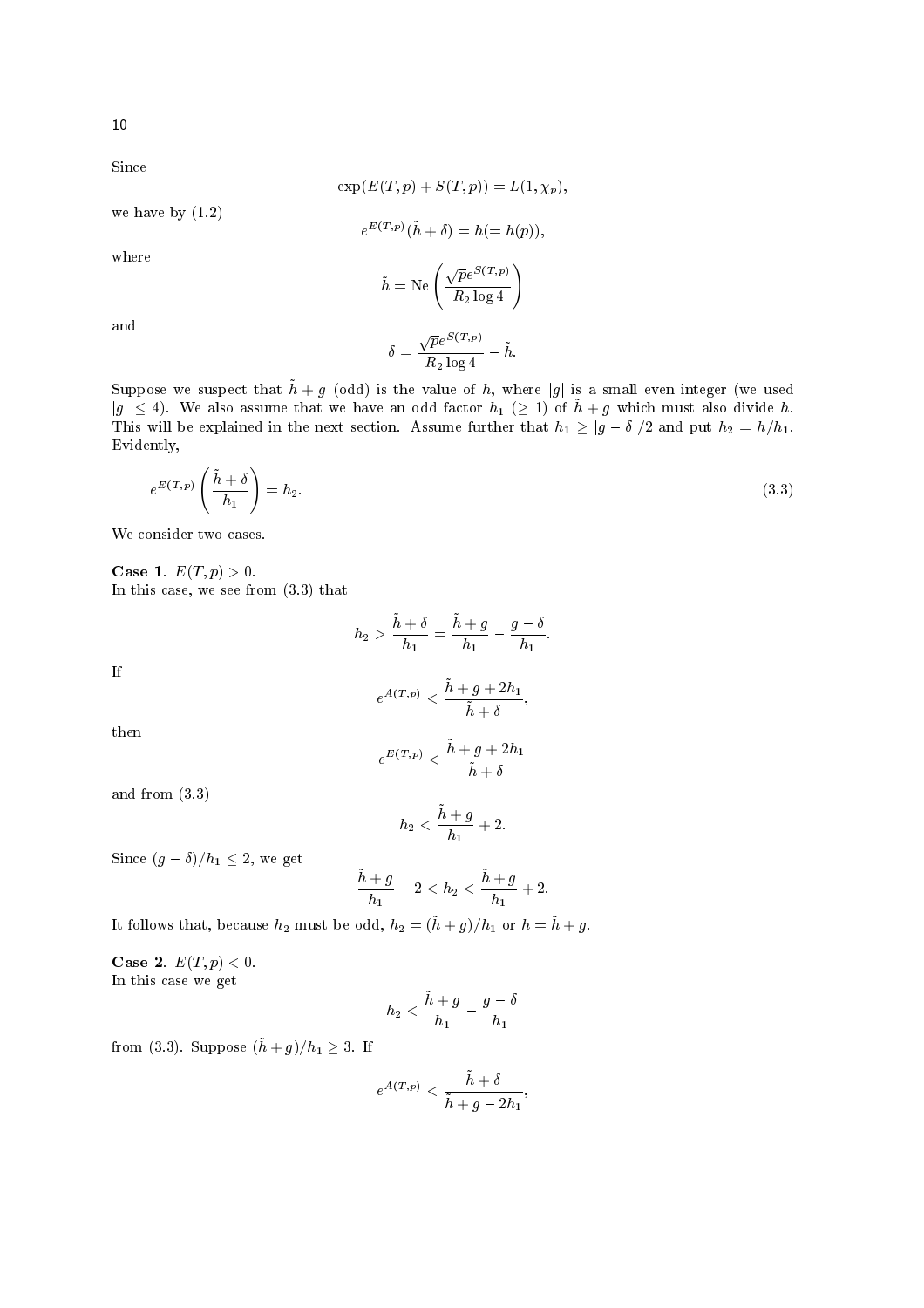then

$$
e^{-A(T,p)} > \frac{\tilde{h} + g - 2h_1}{\tilde{h} + \delta}
$$

and

$$
\frac{\tilde{h}+g}{h_1}-2 < e^{-A(T,p)}\frac{\tilde{h}+\delta}{h_1} < e^{E(T,p)}\frac{\tilde{h}+\delta}{h_1} = h_2.
$$

Since  $(g - \delta)/h_1 \geq -2$ , we get

$$
\frac{\tilde{h}+g}{h_1}-2
$$

and  $h = \tilde{h} + g$ . If  $(\tilde{h} + g)/h_1 < 3$ , then  $\tilde{h} + g = h_1$ . If  $h_2 \geq 3$ , then

$$
e^{E(T,p)}\geq \frac{3h_1}{\tilde{h}+\delta}=\frac{3h_1}{h_1-g+\delta}\geq 1,
$$

a contradiction. Hence  $h_2 = 1$  and  $\tilde{h} + g = h$ .

Recapitulating, we have shown that if  $\tilde{h} + g \ge 3h_1$ ,  $|g - \delta| \le 2h_1$  and

$$
e^{A(T,p)} < \min\left\{\frac{\tilde{h}+g+2h_1}{\tilde{h}+\delta}, \frac{\tilde{h}+\delta}{\tilde{h}+g-2h_1}\right\},\,
$$

then  $h = \tilde{h} + g$ . Also, if  $\tilde{h} + g = h_1$ ,  $|g - \delta| \leq 2h_1$  and

$$
e^{A(T,p)}<\frac{3h_1}{\tilde{h}+\delta},
$$

then  $h = \tilde{h} + g$ . Thus, as long as we have some  $h_1$  such that  $2h_1 \ge |g - \delta|$  and some T such that  $\exp(A(T, p))$  is sufficiently small, we can find the value of h. As we wish to limit the amount of work to evaluate  $S(T, p)$  (that is, keep T as small as possible), it is important to be able to have the smallest possible bound on  $E(T, p)$ . Notice that while our formula for  $A(T, p)$  is rather complicated, it is easy to compute because the values of  $G(T)$  and  $H(T)$  can be easily tabulated for various values of T in advance.

In Table 1, we compare our error bound  $A(T,p)$  on  $|\log L(1,\chi_p)-S(T,p)|$  (given below (3.2)) with Bach's error bound  $A'(T, p)$  (given in (3.1) and in Table 3 of [1], with A and B taken from the third and fourth column of that table). The ratio  $A(T,p)/A'(T,p)$  varies slowly (with p and T) near 0.78 so we conclude that our error bound is about 22% sharper than Bach's error bound.

In order to test the effect of this improvement on the efficiency of our algorithm, we compared the use of both bounds for the computation of the class numbers of the 157987 primes  $\equiv 1 \mod 4$  in the interval [5 000 000, 10 000 000]. For  $T = 1000$  and  $f = 10$ , in the case of our bound, our algorithm determined the class number  $h(p) = 3$  with Step 2b (see Section 1), from  $\tilde{h} = 3$ ,  $h_1 = 1$  in 18169 cases, because  $(1.4)$  was satisfied. For these 18169 cases this inequality was not satisfied with the use of Bach's error bound  $A'(T, p)$ . Most of these cases were handled in the follow-up of Step 2b, namely where a *divisor*  $h_1$  of h is found, but this increased the CPU time. In the case of our bound, our algorithm took 115 CPU seconds while 516 cases were left undetermined (those are treated with higher values of T and  $f$ , see Section 5). In case of Bach's bound, our algorithm took 149 CPU seconds, while 3070 cases were left undetermined. We conclude that the use of our error bound  $A(T, p)$  increases the efficiency of our program with at least 20% compared with the use of Bach's error bound.

### 4. FINDING A DIVISOR OF  $h$

In this section we will explain how to find a divisor of the class number  $h$  when we have an expectation as to what h is. In order to do this, we must first derive a technique for detecting whether or not a given reduced ideal is principal.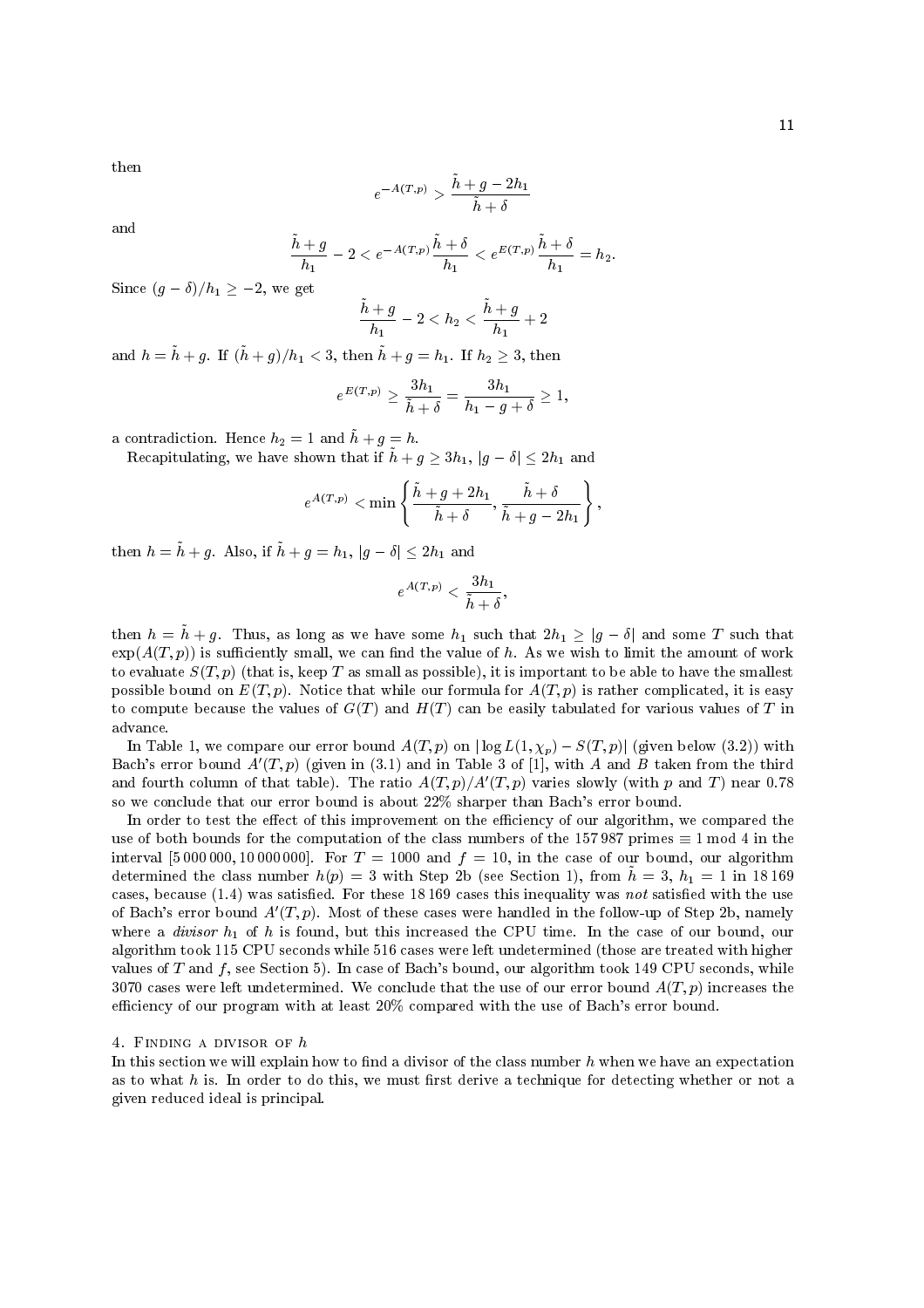| р               | T    | (T,p)<br>A' | A(T,p) | (T,p)<br>.( $T,p)$<br>A' |
|-----------------|------|-------------|--------|--------------------------|
| 9999999937      | 100  | 4.5704      | 3.5820 | 0.7837                   |
|                 | 500  | 1.3418      | 1.0476 | 0.7808                   |
|                 | 1000 | 0.8256      | 0.6450 | 0.7813                   |
|                 | 5000 | 0.2841      | 0.2224 | 0.7827                   |
| 99999999977     | 100  | 4.9685      | 3.8766 | 0.7802                   |
|                 | 500  | 1.4596      | 1.1332 | 0.7764                   |
|                 | 1000 | 0.8983      | 0.6978 | 0.7768                   |
|                 | 5000 | 0.3094      | 0.2407 | 0.7779                   |
| 199 999 999 949 | 100  | 5.0884      | 3.9653 | 0.7793                   |
|                 | 500  | 1.4950      | 1.1590 | 0.7752                   |
|                 | 1000 | 0.9201      | 0.7136 | 0.7756                   |
|                 | 5000 | 0.3169      | 0.2462 | 0.7767                   |
|                 |      |             |        |                          |

Table 1: Comparison of  $A'(T,p)$  and  $A(T,p)$ .

We define, as before,

$$
\mathcal{L} = \{\mathfrak{b}_1(=(1)), \mathfrak{b}_2, \ldots, \mathfrak{b}_{m-1}\},\
$$

where  $\zeta_m > t + B + 1$  and  $\zeta_{m-1} \leq t + B + 1$ . Suppose a is any reduced ideal. We define

$$
\mathcal{L}(\mathfrak{a})=\{\mathfrak{a}_1(=(\mathfrak{a})),\mathfrak{a}_2,\ldots,\mathfrak{a}_{m'-1}\}
$$

where  $\mathfrak{a}_{i+1}$  is obtained from  $\mathfrak{a}_i$  by the continued fraction algorithm. Here,  $\zeta'_{m'} > 2t + B + 1$ ,  $\zeta'_{m'-1} \leq$  $2t + B + 1.$ 

**Lemma 4.1** If a is a reduced principal ideal and  $a = (a)$  with  $1 \le a < \epsilon$ , then if  $b_1 \notin \mathcal{L}(a)$ , we have  $\epsilon > \alpha 2^{2t}.$ 

**Proof.** We have  $\mathfrak{a}_i = (\Psi'_i)\mathfrak{a}_1$ , where  $\mathfrak{a}_1 = \mathfrak{a} = (\alpha)$  with  $1 \leq \alpha < \epsilon$ . Since a is principal and reduced, so are all the ideals in  $\mathcal{L}(\mathfrak{a})$ 

$$
\Rightarrow \mathfrak{a}_1 = \mathfrak{b}_k, \mathfrak{a}_2 = \mathfrak{b}_{k+1}, \dots, \mathfrak{a}_{m'-1} = \mathfrak{b}_{k+m'-2}
$$

for some  $k \in \mathbb{Z}^+$ . If  $\epsilon = \Psi'_i \alpha$ , we must have  $\mathfrak{a}_i = \mathfrak{b}_1 = (\epsilon) = (1)$ . Since  $\mathfrak{b}_1 \notin \mathcal{L}(\mathfrak{a})$ , it follows that  $i > m'-1$  and

$$
\epsilon > \alpha \Psi'_{m'-1} = \alpha \Psi_{m'}/\psi'_{m'-1} \geq \alpha 2^{\zeta'_{m'}-1}/\psi'_{m'-1} > \alpha 2^{2t+B}/\psi'_{m'-1} > \alpha 2^{2t}
$$
  

$$
(\psi'_{m'-1} < 2^B).
$$

Now suppose that a is principal. Without loss of generality,  $a = (\alpha)$   $(1 \leq \alpha < \epsilon)$ . Suppose also that  $a \notin \mathcal{L}$ . In this case we must have  $\alpha > 2^t$ . We can define  $k \in \mathbb{Z}$   $(k \ge 2)$  by

$$
2^{(k-1)t} < \alpha < 2^{kt}
$$

Since

$$
2^{(n-1)t} \le \epsilon < 2^{n}
$$

we get

$$
2^{(n-k-1)t} < \epsilon/\alpha < 2^{(n-k+1)t}
$$

If  $\mathfrak{b}_1 \notin \mathcal{L}(\mathfrak{a})$ , we see by Lemma 4.1 that  $\epsilon/\alpha > 2^{2t}$ ; hence

$$
2t < (n-k+1)t \Rightarrow n-k+1 > 2 \Rightarrow k \leq n-1.
$$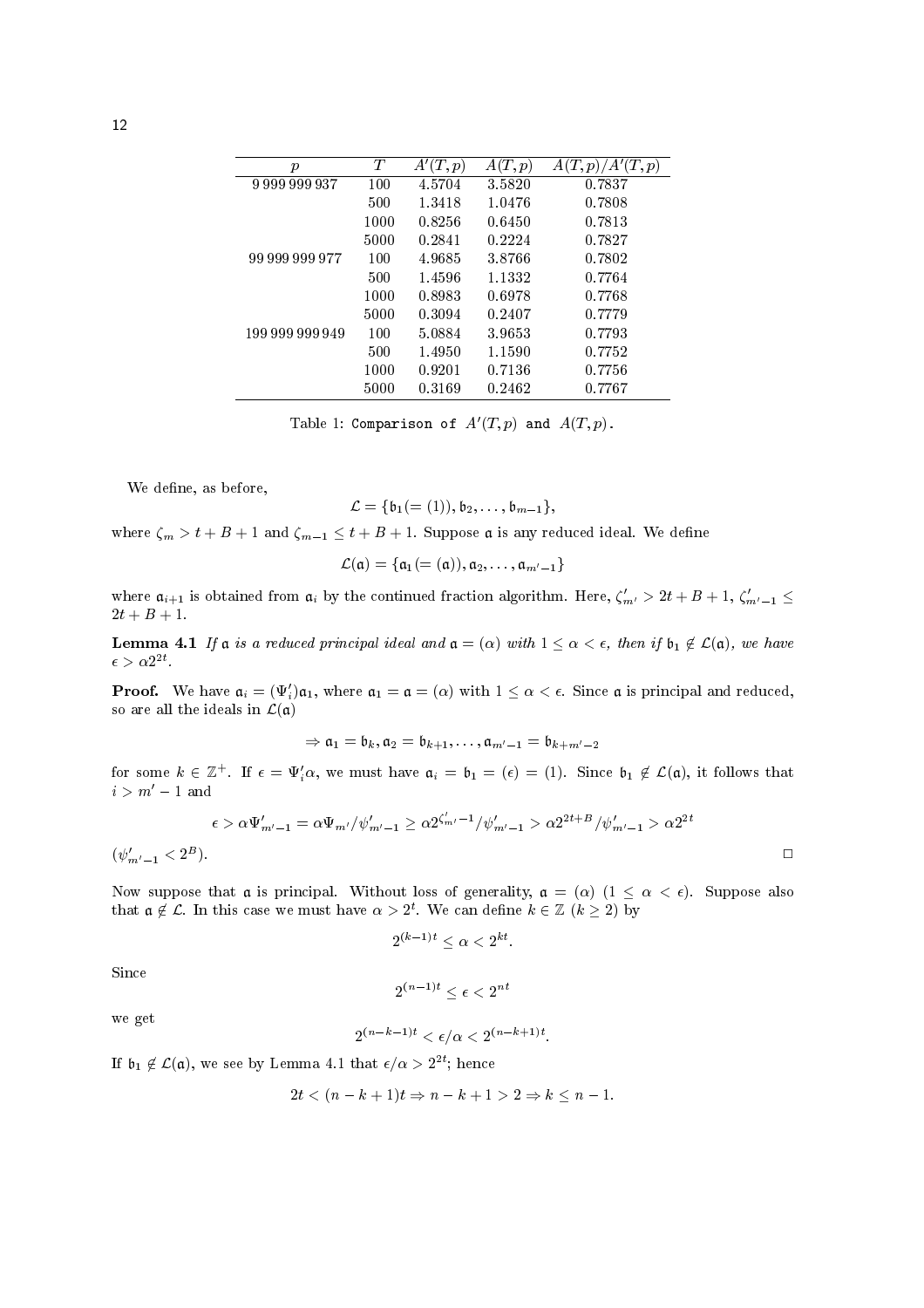**Theorem 4.2** If  $j = \lceil \frac{k}{2} \rceil$ , then  $\mathfrak{b}(2jt) \in \mathcal{L}(\mathfrak{a})$ .

**Proof.** Let  $b(2jt) = (\Psi_l)$ , where

$$
\Psi_l \leq 2^{2jt}, \quad \Psi_{l+1} > 2^{2jt}.
$$

Consider  $\Psi_l/\alpha$ . We know that  $\alpha = \Psi_q$  for some q (we are assuming that a is principal and reduced) and since

 $2^{(k-1)t} < \alpha < 2^{kt} \leq 2^{2jt}$ ,

we see that

$$
\Psi_q \le 2^{2jt} \Rightarrow q \le l \Rightarrow \Psi_l/\alpha = \Psi_l/\Psi_q \ge 1.
$$

Also,

$$
\Psi_l/\alpha \leq 2^{2jt}/2^{(k-1)t} = 2^{(2j-k)t+t} < 2^{2t}
$$

Now  $\Psi_l = \alpha \Psi_s'$  and  $1 \leq \Psi_s' < 2^{2t}$ ; consequently,

$$
\mathfrak{a}_s=(\Psi'_s)\mathfrak{a}_1=(\Psi'_s\alpha)=(\Psi_l)=\mathfrak{b}(2jt).
$$

Also, since  $1 \leq \Psi'_s < 2^{2t}$ , we have  $\mathfrak{a}_s \in \mathcal{L}(\mathfrak{a})$ .

We note that if  $2|n$ , then  $k = n - 2$  means that k is even; thus,

$$
j = \left\lceil \frac{k}{2} \right\rceil = \frac{n}{2} - 1 = i' - 1 \le i,
$$

by Corollary 2.6. If  $k < n-2$  then  $k \leq n-3$ ; hence,

$$
\frac{k}{2} + \frac{1}{2} \le \frac{n}{2} - 1
$$

and

$$
j = \left\lceil \frac{k}{2} \right\rceil \le \frac{n}{2} - 1 \le i.
$$

If  $2 \nmid n$ , then  $k \leq n-2 = 2i' - 1$  so we get

$$
\frac{k}{2} \le i' - \frac{1}{2} \Rightarrow j = \left\lceil \frac{k}{2} \right\rceil \le \frac{k}{2} + \frac{1}{2} \le i' = i.
$$

by Corollary 2.6. Thus, if we put  $\mathcal{B} = \{\mathfrak{b}_1(=\mathfrak{b}(0)), \mathfrak{b}(2t), \mathfrak{b}(4t), \ldots, \mathfrak{b}(2it)\}\)$ , we have the following theorem.

**Theorem 4.3** If a is any reduced ideal and  $a \notin \mathcal{L}$ , then a is principal if and only if

$$
\mathcal{B}\cap\mathcal{L}(\mathfrak{a})\neq\emptyset.
$$

**Proof.** Certainly, if a is not principal, then  $\mathcal{B} \cap \mathcal{L}(\mathfrak{a}) = \emptyset$ . If a is principal and  $\mathfrak{a} \notin \mathcal{L}$ , we have seen already that  $\mathfrak{b}(2jt) \in \mathcal{L}(\mathfrak{a})$  for some j such that  $0 \leq j \leq i$ . Hence,  $\mathcal{B} \cap \mathcal{L}(\mathfrak{a}) \neq \emptyset$ .  $\Box$ 

We now have our algorithm for principality testing.

Algorithm 4.4 (Determine whether or not a given reduced ideal a is principal.)

1. If  $a \in \mathcal{L}$ , then a is principal and the algorithm terminates.

2. Compute  $a_1, a_2, \ldots$  and check whether  $a_q \in \mathcal{B}$   $(q = 1, 2, \ldots, m' - 1)$ . (Note that when we need to execute this algorithm, we usually have  $R_2 < M/P$ ; hence  $\beta$  has been computed previously in our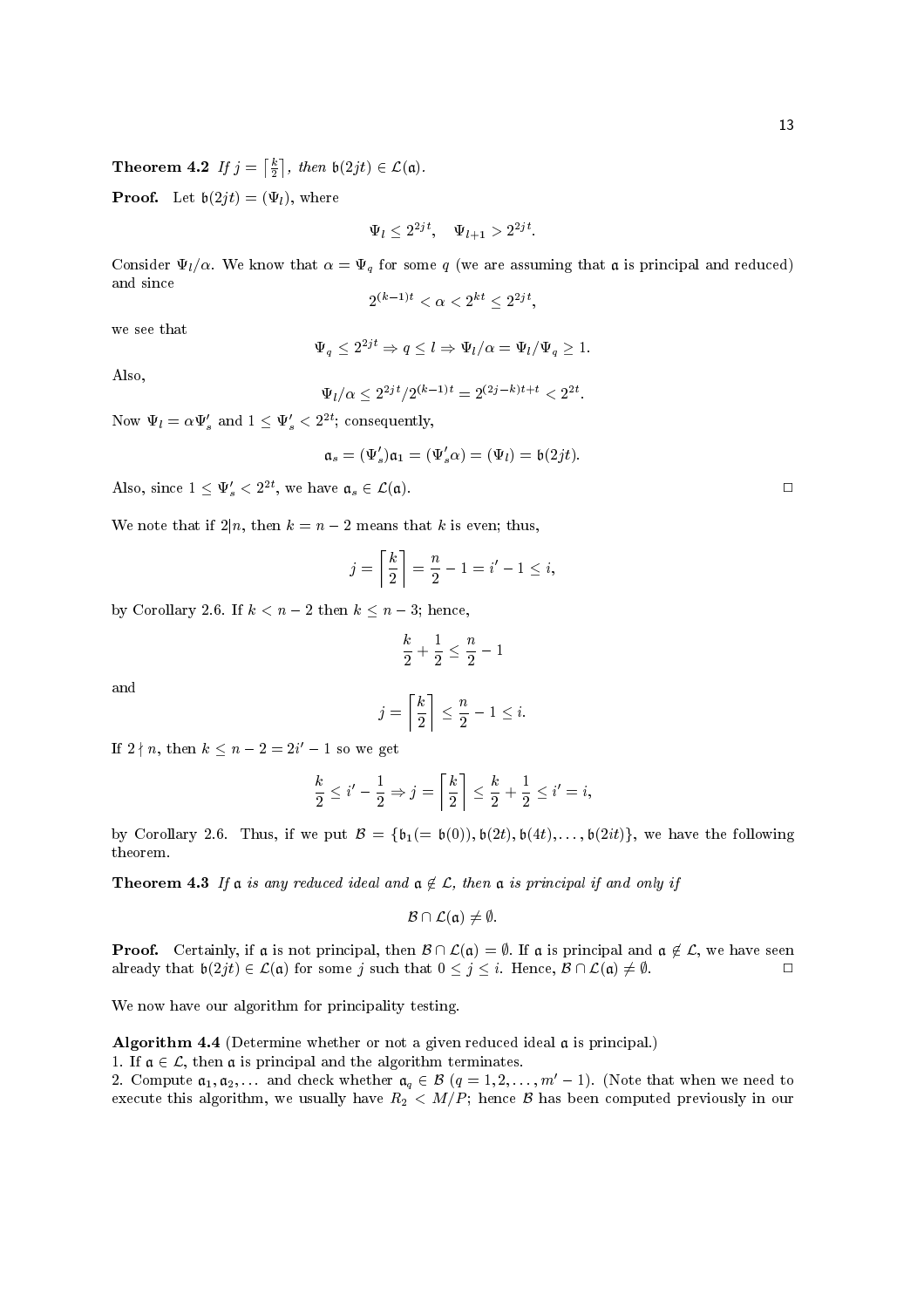### Algorithm 2.7.

3. If  $\mathfrak{a}_a \in \mathcal{B}$ , then  $\mathfrak{a}$  is principal. If  $\mathcal{B} \cap \mathcal{L}(\mathfrak{a}) = \emptyset$ , then  $\mathfrak{a}$  is nonprincipal.

Suppose q is a prime and  $q^{\alpha} \parallel \tilde{h} + q$ . We can produce an algorithm which often determines a nontrivial divisor of  $h$ .

## **Algorithm 4.5** (Determine that  $\tilde{h} + g \neq h$  or find a nontrivial divisor of h.)

1. Select a new ideal  $\frak s$  from a stock  $S$  (to be described later) of reduced ideals.

2. Test if  $\mathfrak s$  is principal. If so, return to Step 1. If a reduced ideal  $\mathfrak t$  equivalent to  $\mathfrak s^{\bar h+g}$  is not principal, we know that  $h \neq \tilde{h} + q$  and we terminate the algorithm. (Of course, if  $s^{\tilde{h}+g}$  is principal, this causes us to suspect even more that  $h = \tilde{h} + g$ .

3. If  $\mathfrak{s}^{(\bar{h}+g)/g^{\alpha}}$  is principal, go back to Step 1.

4. Compute the least value of  $\beta$ (> 0) such that  $\mathfrak{s}^{(\bar{h}+g)/q^{\beta}}$  is not principal. Then  $q^{\alpha-\beta+1}$  is a nontrivial divisor of  $h$ .

**Proof** (of correctness). Clearly, if t is not principal, then  $h \neq \tilde{h} + g$ . If  $\mathfrak{s}^{\tilde{h}+g}$  is principal, we let  $\omega$  be the least positive integer such that  $\mathfrak{s}^{\omega}$  is principal  $(\omega > 1)$ . We know that since  $\mathfrak{s}^{h}$  is principal, we must have  $\omega|h$ . Now  $\omega|(\tilde{h} + g)/q^{\beta-1}$  and  $\omega /(\tilde{h} + g)/q^{\beta}$ . Hence,  $q^{\gamma}||\omega$ , where Since  $\gamma \ge \alpha - \beta + 1$  and  $\alpha \ge \beta$ , we have proved the correctness of Algorithm 4.5.

The ideals in the stock S can be easily developed from a table of small odd primes  $\mathcal{R} = \{r_1, r_2, \ldots, r_n\},\$  $r_1 = 3, r_2 = 5, \ldots$  (In the computations described in Section 5, we used  $n = 34$ .) For each  $r \in \mathcal{R}$  the table should contain a list of all the quadratic residues  $a$  of  $r$  and the odd square root  $x$  of  $a$  mod  $r$ which is between 0 and r. To create S for a given p, we need only find the value of r such that  $p \equiv a \mod r$ . Then  $\mathfrak{s} = \left[ r, \frac{x + \sqrt{p}}{2} \right]$  is an ideal of  $\mathbb{Q}(\sqrt{p})$  and since  $r < \sqrt{p}/2$ ,  $\mathfrak{s}$  is reduced already.<br>Although, in principle, Algorithm 4.5 might not find a divisor of h (this would certainly be th if  $\tilde{h} + q \neq h$ , in practice we found that it worked very well. Thus, if we know the primes that divide  $\tilde{h}$  + g, we can often find a nontrivial divisor  $h_1$  of h. If we are unsuccessful in this effort, we change the value of g and try again. If this fails for all even  $|g| \leq 4$ , we put the prime p into a special set of primes  $P$  and deal with them separately.

### 5. IMPLEMENTATION AND COMPUTATIONAL RESULTS

### 5.1 Implementation

We implemented our algorithm for computing  $h(p)$  for primes  $p \equiv 1 \text{ mod } 4$  in Fortran 77 and we tested and ran it on one processor of CWI's SGI Origin 2000 computer system.<sup>1</sup> Here, we describe the six different steps.

*Step 1a* (find an integral multiple M of  $R_2$ )

This step is fully described in [9]. First, an approximation  $S(T, p)$  of  $L(1, \chi_p)$  is computed, for suitable T, and then an approximation of a multiple of  $R_2$  using the analytic class number formula (1.2). Next, with Algorithm 5.4 of [9], an integral multiple M of  $R_2$  is computed from this approximation.

Step 1b (compute  $R_2$  from M or prove that  $R_2 > M/P$ , where P is some small prime) This step is carried out with help of Algorithm 2.7 as given in Section 2, for suitable  $f$ . Some experiments revealed that  $P = 11$  was sufficient for our purpose.

### *Step 1c* (given that  $R_2 > M/11$ , find  $R_2$ )

14

<sup>&</sup>lt;sup>1</sup>This system consists of 16 R10000/250 MHz processors and 16 R12000/300 MHz processors. In our runs, we did not distinguish between the two types of processors so fluctuations of about 20% in CPU times in comparable jobs were accepted as being caused by the two different types of processors.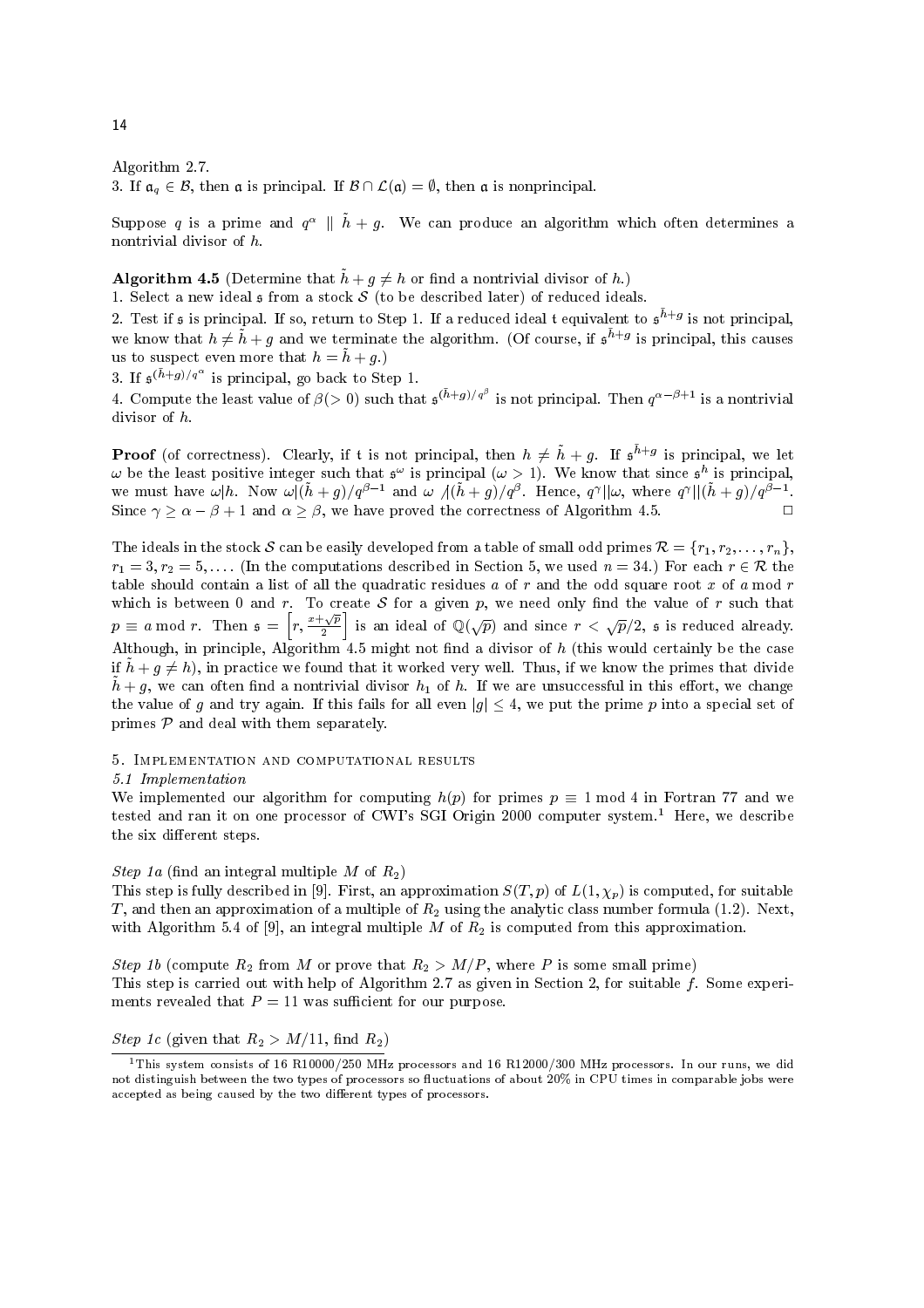This step is carried out with help of Algorithm 2.8 as given in Section 2.

### *Step 2a* (compute an approximation  $\hat{h}$  of  $h$ )

This is done with help of the approximation  $S(T, p)$  of  $\log L(1, \chi_p)$  as computed in Step 1a, and the class number formula (1.2). We take  $\tilde{h}$  to be the nearest odd integer to  $\sqrt{p} \exp(S(T, p))/(R_2 \log 4)$ and  $\delta$  to be the difference  $\sqrt{p} \exp(S(T, p))/(R_2 \log 4) - h$ , with  $|\delta| \leq 1$ .

### *Step 2b* (try to compute h from  $\tilde{h}$ )

This is the crucial step in our algorithm. We start to carry out this step, as described in Section 1, with  $q = 0$ . If this does not lead to the conclusion that  $h = h + q$ , we repeat Step 2b with  $q = 2$ . The next tries, as long as we do not find the value of h, are done for, successively,  $g = -2$ ,  $g = 4$ , and  $g = -4$ . If unsuccessful at this stage, we turn to Step 2c.

In Step 2b, an odd divisor  $h_1 > 1$  of  $\tilde{h} + g$  has to be found. This is done with the help of Algorithm 4.5, described in Section 4. This, in turn, needs to test whether a given reduced ideal is principal. Algorithm 4.5, described in Section 4, does this job.

### *Step 2c* (treat the remaining primes)

For these 'stubborn' cases, we resort to the PARI-GP package, namely, the function quadclassunit. This is much slower than our algorithm, but the number of primes left to be treated here is so small compared with those for which our algorithm could compute the class number, that the total CPU time needed for Step 2c remains small compared with the CPU time needed for our algorithm.

### 5.2 Results

We computed  $h(p)$  for all the primes  $p \equiv 1 \mod 4$  below the bound  $2 \times 10^{11}$ . We made 200 runs, each covering an interval of length 10<sup>9</sup>. In each run we first applied our algorithm with  $T = 3000$ ,  $f = 3$ . For the 200 intervals which we checked, this was always successful for more than 99% of the primes and consumed a corresponding portion of the total CPU time for this run. For the remaining primes, we repeated our algorithm nine times with increasing values of T and f, namely with  $T = 3000 + j \times 500$ ,  $f = 3 + 5 \times j$ , for  $j = 1, 2, ..., 9$ . This further decreased the number of primes for which our algorithm could not compute the class number. For example, the interval  $[199 \times 10^9, 200 \times 10^9]$  contains 19217740 primes which are  $\equiv 1$  mod 4. The numbers of primes left after each of the above ten steps was: 99309. 35016, 31396, 28690, 25193, 23366, 21808, 20566, 16060, and 3677, respectively. The CPU times for these ten steps were: 63663, 590, 319, 362, 410, 415, 441, 468, 483, and 1116 seconds, respectively. The 3677 primes left after the tenth step were treated with the PARI-GP package and this required 2650 CPU seconds.

The total CPU-time per run varied between 10 CPU hours for the 25423491 primes which are  $\equiv$  1 mod 4 in the interval [1, 10<sup>9</sup>] and 20 CPU hours for the 19 217 740 primes which are  $\equiv$  1 mod 4 in the interval  $[199 \times 10^9, 200 \times 10^9]$ . Total CPU time was about 3000 CPU hours. Usually, we executed four runs in parallel on four processors of CWI's Origin 2000 system. The number of primes treated in Step 2c with the PARI-GP function quadclassunit was about 2000 for the (first) interval [1,10<sup>9</sup> and about 3700 for the (last) interval  $[199 \times 10^9, 200 \times 10^9]$ . The CPU times for these primes varied between 500 and 2700 CPU seconds. Total CPU time with PARI-GP for Step 2c was about 120 CPU hours. For the last interval  $[199 \times 10^9, 200 \times 10^9]$  the average CPU time per prime for the primes treated in Steps 1a–2b was 3.5 msec. and the average CPU time per prime treated in Step 2c (with PARI-GP) was 0.72 sec. (slower by a factor of about 200).

Let

$$
\pi_{4,1}(x)=\#\{p\leq x\mid p\equiv 1\;\text{mod}\; 4,p\;\text{prime}\}
$$

and

$$
\pi_{4,1,n}(x) = \#\{p \le x \mid p \equiv 1 \text{ mod } 4, p \text{ prime}, h(p) = n\}
$$

For the class numbers  $h(p) \leq 29$ , in Table 2 we compare their frequencies of occurrence with those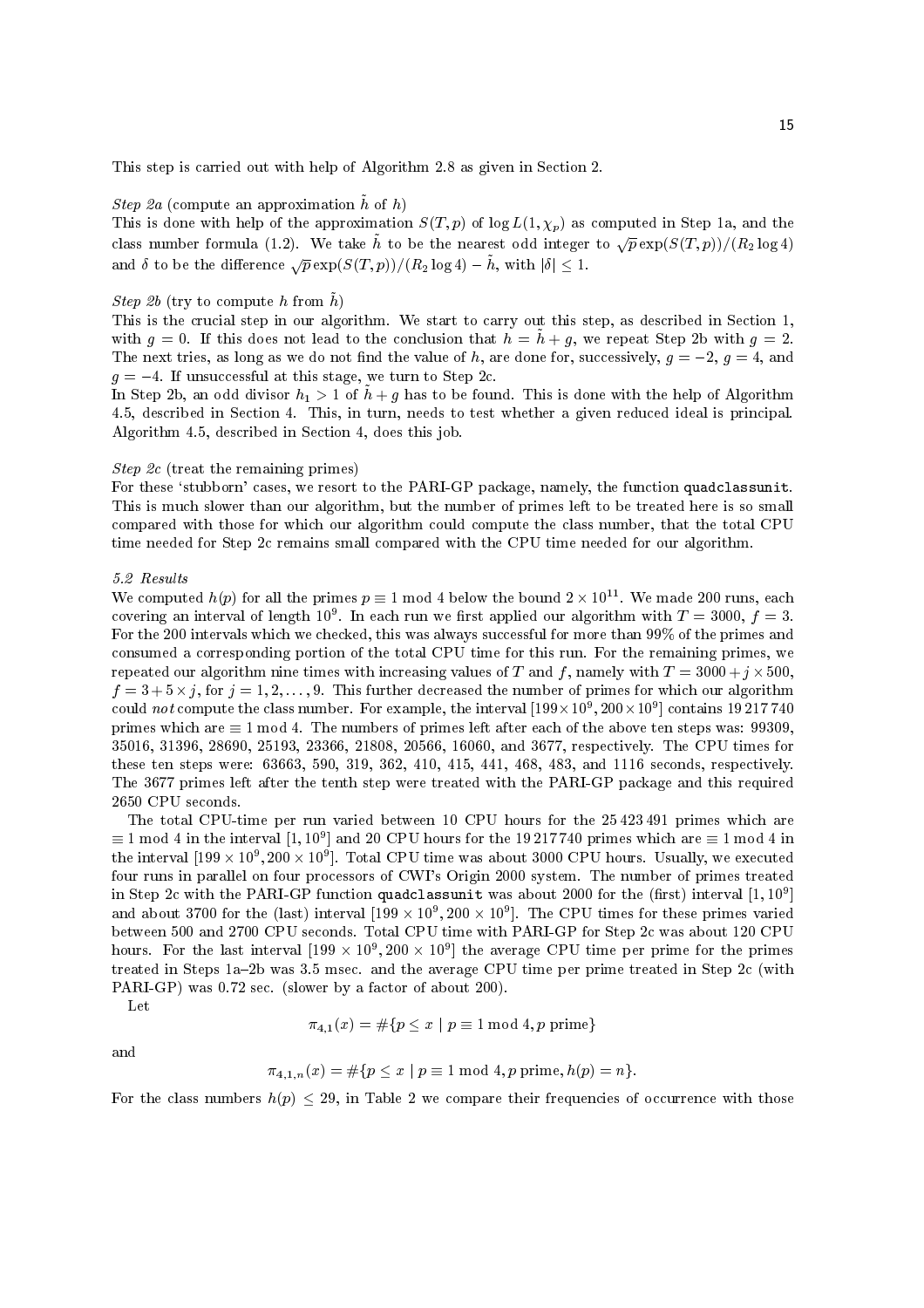| $\boldsymbol{x}$ | $\pi_{4,1}(x)$ |             | $r_1(x)$    | $r_3(x)$    | $r_5(x)$    | $r_7(x)$    | $r_9(x)$    | $r_{11}(x)$ |
|------------------|----------------|-------------|-------------|-------------|-------------|-------------|-------------|-------------|
| 10 <sup>9</sup>  | 25423491       |             | 1.00976     | 0.95830     | 1.00239     | 1.00646     | 0.93604     | 1.00508     |
| $2\times10^9$    | 49109660       |             | 1.00865     | 0.96285     | 1.00125     | 1.00561     | 0.94171     | 1.00521     |
| $5 \times 10^9$  | 117474981      |             | 1.00739     | 0.96765     | 1.00110     | 1.00501     | 0.94989     | 1.00530     |
| $10^{10}$        | 227523275      |             | 1.00654     | 0.97103     | 1.00108     | 1.00426     | 0.95473     | 1.00472     |
| $2\times10^{10}$ |                | 441101890   | 1.00578     | 0.97417     | 1.00128     | 1.00371     | 0.95981     | 1.00415     |
| $5\times10^{10}$ |                | 1059822165  | 1.00494     | 0.97768     | 1.00128     | 1.00317     | 0.96569     | 1.00363     |
| $10^{11}\,$      |                | 2059020280  | 1.00437     | 0.98001     | 1.00139     | 1.00319     | 0.96930     | 1.00303     |
| $2\times10^{11}$ |                | 4003548492  | 1.00387     | 0.98214     | 1.00143     | 1.00289     | 0.97265     | 1.00306     |
|                  |                |             |             |             |             |             |             |             |
| $r_{13}(x)$      | $r_{15}(x)$    | $r_{17}(x)$ | $r_{19}(x)$ | $r_{21}(x)$ | $r_{23}(x)$ | $r_{25}(x)$ | $r_{27}(x)$ | $r_{29}(x)$ |
| 1.00583          | 0.95228        | 1.00483     | 1.01174     | 0.95320     | 1.00873     | 0.99246     | 0.92706     | 1.01402     |
| 1.00835          | 0.95546        | 1.00647     | 1.01194     | 0.95647     | 1.00717     | 0.99228     | 0.93598     | 1.01220     |
| 1.00554          | 0.96120        | 1.00602     | 1.00765     | 0.96160     | 1.00750     | 0.99597     | 0.94677     | 1.01042     |
| 1.00515          | 0.96590        | 1.00650     | 1.00676     | 0.96732     | 1.00639     | 0.99816     | 0.95184     | 1.01074     |
| 1.00503          | 0.96923        | 1.00535     | 1.00444     | 0.97047     | 1.00575     | 0.99828     | 0.95707     | 1.00800     |
| 1.00420          | 0.97349        | 1.00465     | 1.00396     | 0.97573     | 1.00488     | 0.99909     | 0.96238     | 1.00642     |
| 1.00411          | 0.97681        | 1.00434     | 1.00410     | 0.97814     | 1.00506     | 0.99937     | 0.96578     | 1.00434     |
| 1.00362          | 0.97972        | 1.00368     | 1.00382     | 0.98074     | 1.00403     | 1.00019     | 0.96932     | 1.00348     |

and the contract of the contract of the contract of the contract of the contract of the contract of the contract of the contract of the contract of the contract of the contract of the contract of the contract of the contra

J--= - \*-- - % -% - -

$$
\pi_{4,1}(x) \ \ \text{and} \ \ r_h(x):=\frac{\pi_{4,1,h}(x)}{\pi_{4,1}(x)}\left/\frac{Cw(h)}{h}\right.,
$$

 - 2- - -- - ! % 2- - - - \*-- - 3- ! -% -- -- 6 6 -- - - \*--  % -- - - % - --- I--% - --- - . The contract of the contract of the contract of the contract of the contract of the contract of the contract of the contract of the contract of the contract of the contract of the contract of the contract of the contract

2-- - -% - - - 2- ( - - % -- .% - !% 8-= - -Figure 1 plots the function  $\delta \times H(x)/x$  for  $x = i \times 10$ ,  $i = 1, 2, \ldots, 200$ . The scattered points show - J = % - - -

$$
8\frac{H(i*10^9) - H((i-1)*10^9)}{10^9}, \text{ for } i = 1, \dots, 200.
$$

2- ( A - ! - . -- -- -- - - - 2- - - - J--= . % A - $1$  does not give any clue that this behaviour would change after our bound  $2 \times 10^{-4}$ . Figure 1 also - - . -- !% -- -&--

 $5.3$  Examples

**Example 1** We take  $p = 97843343893$  as in [9] with  $T = 1000$  and  $f = 10$ . Step 1a finds  $S(1, p) = 0.5705342$  and  $M = 529944.5589420567$  for the integral multiple of  $R_2$ .

The value of  $\kappa n_2$  reported in [9] is three times the value given here, because of a mistake ritin made in [9] in the !!  - 0 / " ( - 1( ,
. - 2  - / -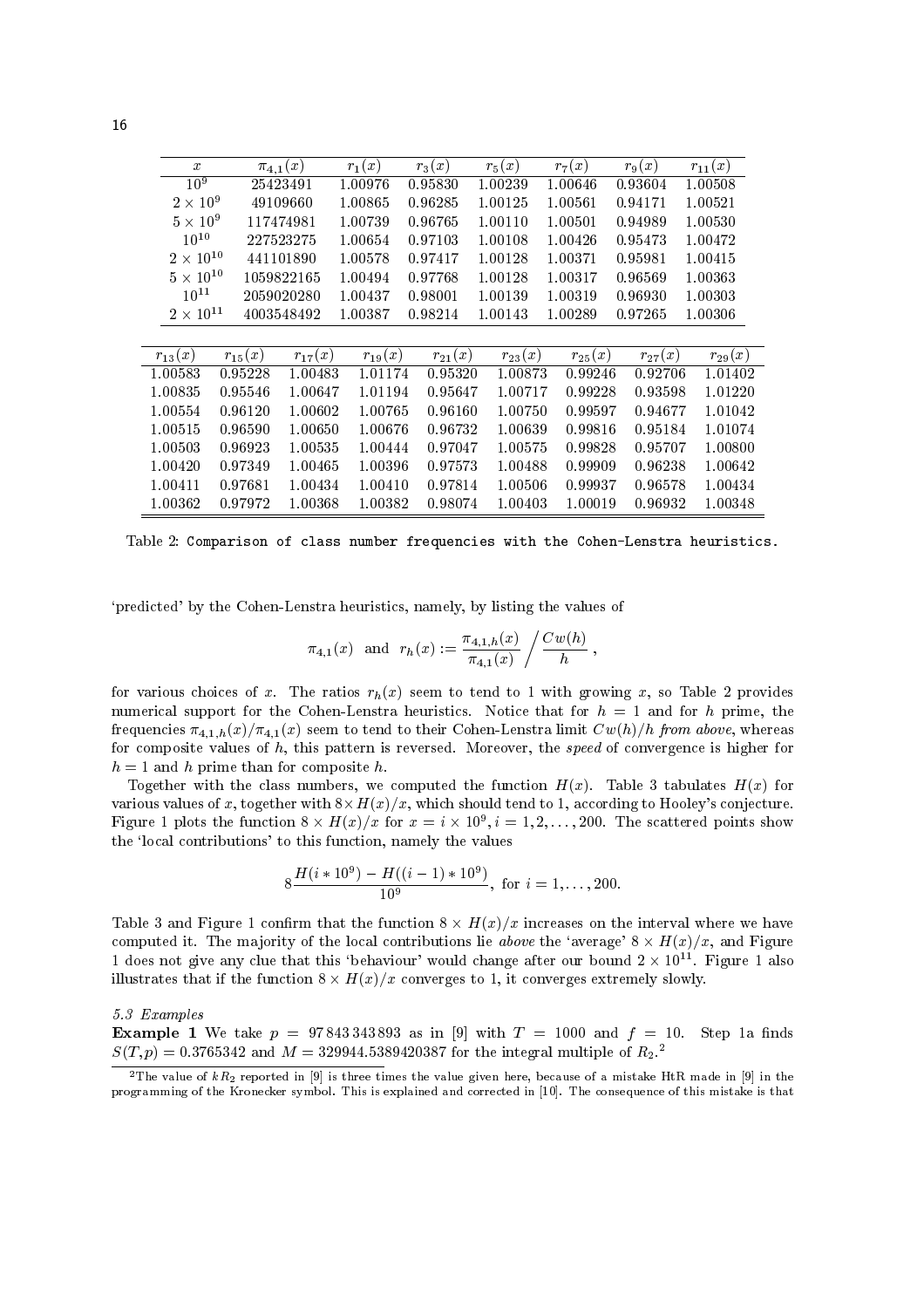| $\boldsymbol{x}$   | H(x)        | $8 \times H(x)$<br>$\!\! /x$ |  |  |
|--------------------|-------------|------------------------------|--|--|
| 10 <sup>9</sup>    | 101284007   | 0.81027                      |  |  |
| $2\times10^9$      | 203601670   | 0.81441                      |  |  |
| $5\times10^9$      | 511808671   | 0.81889                      |  |  |
| $10^{10}$          | 1027420829  | 0.82194                      |  |  |
| $2\times10^{10}$   | 2062604790  | 0.82504                      |  |  |
| $5\times10^{10}$   | 5175931981  | 0.82815                      |  |  |
| $10^{11}$          | 10386588068 | 0.83093                      |  |  |
| $2 \times 10^{11}$ | 20841205517 | 0.83365                      |  |  |

Table 3: Some values of  $H(x)$  and  $8 \times H(x)/x$ .



Figure 1: Plot of  $8 \times H(x)/x$  and its local contributions<br>for  $x = i \times 10^9, i = 1, 2, ..., 200$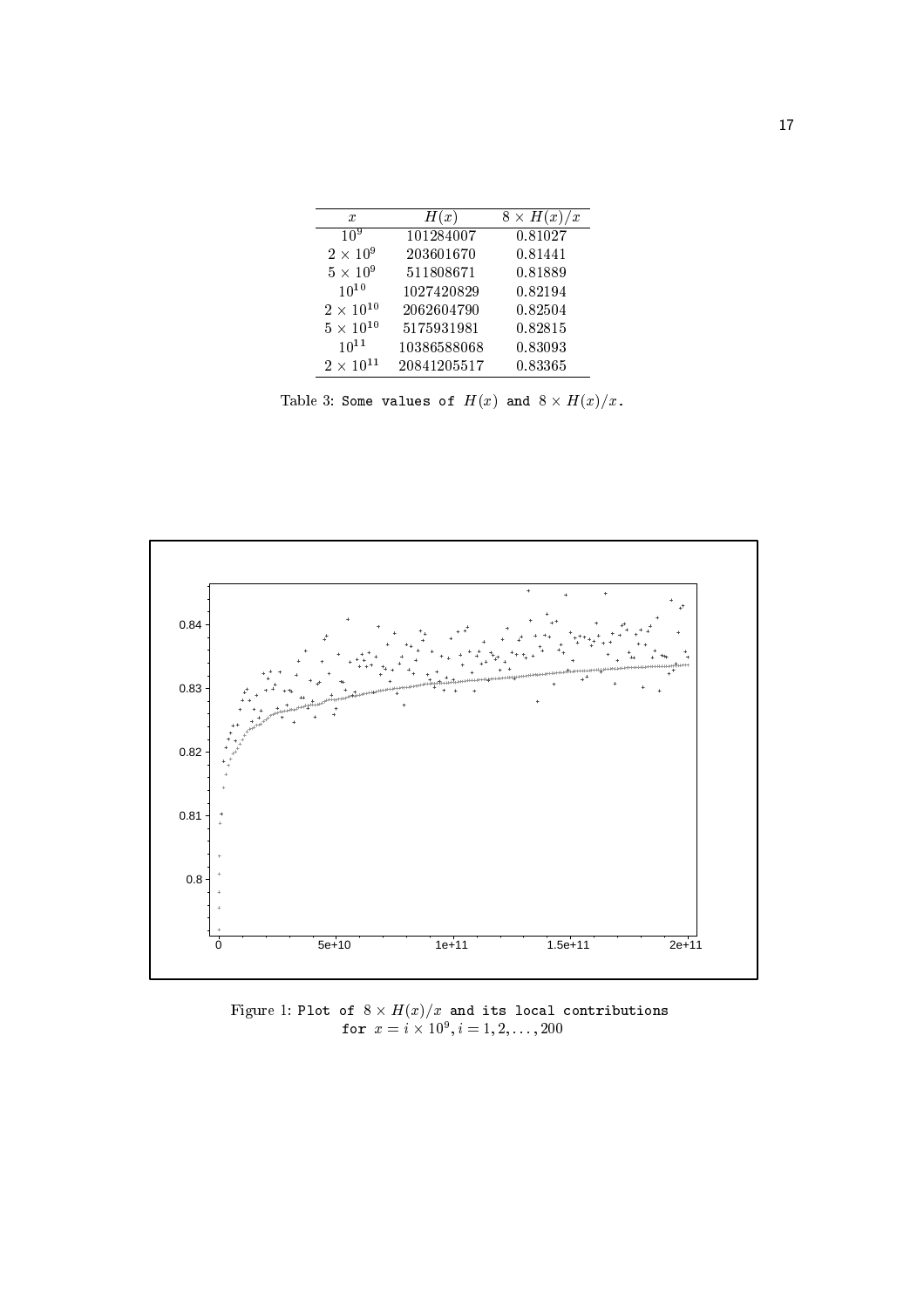In Step 1b, Algorithm 2.7 is carried out, i.e., first the list  $\mathcal L$  is computed. In step 2 of Algorithm 2.7, we did not find a match of  $b(2it)$  neither of  $\overline{b}(2it)$  with some element of  $\mathcal{L}$ , for  $i =$  $1, 2, \ldots$ ,  $[(K+2B+1)/2t]$ , so this shows that  $R_2 > K$  with  $K = M/11 = 29994.9580856399$ .

In Step 1c, Algorithm 2.8 is carried out, i.e., it is verified that  $\mathfrak{b}(M/p) \neq \mathfrak{b}_1$ , for  $p = 3, 5, 7$ . It follows that

$$
R_2=R/\log(2)=M=329944.5389420387.
$$

In Step 2a, we compute  $\sqrt{p} \exp(S(T, p))/(R_2 \log 4) = 0.9965428$ , so that  $\tilde{h} = 1$  and  $\delta = -0.0034572$ . In Step 2b, with  $g = 0$ , for the function  $A(T, m)$  described in Section 3, we find that  $A(1000, p) =$ 0.6972602, so that  $\exp(A(1000, p)) = 2.008243$ . With  $h_1 = 1$ , we have  $3h_1/(h+\delta) = 3.010407$  so that  $\exp(A(T, p)) < 3h_1/(h + \delta)$  and we conclude that  $h(97 843 343 893) = h = 1$ .

**Example 2** We take  $p = 990000388129$  with  $T = 1000$  and  $f = 10$ .

Step 1a finds  $S(T, p) = 1.895771$  and  $M = 4729385.900492189$ .

In Step 1b, Algorithm 2.7 computes the list L, and no match is found of  $b(2it)$  nor of  $\overline{b}(2it)$  with some element in this list, for  $i = 1, 2, \ldots, [(K + 2B + 1)/2t]$ , so this shows that  $R_2 > M/11$ .

In Step 1c it is verified that  $\mathfrak{b}(M/p) \neq \mathfrak{b}_1$  for  $p = 3, 7$ , but  $\mathfrak{b}(M/5) = \mathfrak{b}_1$  and  $\mathfrak{b}(M/25) \neq \mathfrak{b}_1$ . It follows that

$$
R_2 = R/\log(2) = M/5 = 945877.1800984377.
$$

Step 2a computes  $\sqrt{p} \exp(S(T, p))/(R_2 \log 4) = 5.0518490$ , so that  $\tilde{h} = 5$  and  $\delta = 0.0518490$ . In Step 2b, with  $g = 0$ , we find  $\exp(A(1000, p)) = 2.117520$ . For  $h_1 = 1$ ,  $\tilde{h} + g \ge 3h_1$  and

$$
\min\left\{\frac{\tilde{h} + g + 2h_1}{\tilde{h} + \delta}, \frac{\tilde{h} + \delta}{\tilde{h} + g - 2h_1}\right\} = 1.385631,
$$

so no conclusion for  $h$  is possible and we try to find a divisor of  $h$  with Algorithm 4.5. We try the divisor  $q = 5$  of  $\tilde{h} + g$  (of course). For the first ideal  $\mathfrak{s} = [6/2, (1 + \sqrt{p})/2]$  from the stock S, Algorithm 4.4 finds that it is not principal. Step 2 of Algorithm 4.5 now finds a reduced ideal  $t = [486/2, (61 + \sqrt{p})/2]$ which is equivalent to  $\mathfrak{s}^{\tilde{h}+g} = \mathfrak{s}^5$ . This ideal t is found to be principal with help of Algorithm 4.4. For  $\beta = 1$ ,  $\mathfrak{s}^{(\bar{h}+g)/g^{\beta}} = \mathfrak{s}$  is not principal, as we already know, and we conclude that  $g^{\alpha-\beta+1} = 5$  is a nontrivial divisor of  $h$ .

Now we repeat Step 2b with  $h_1 = 5$  (and still  $g = 0$ ). We have  $\tilde{h} + g = h_1 = 5$  and  $3h_1/(\tilde{h} + \delta) =$ 2.969210, so that  $\exp(A(1000, p)) < 3h_1/(\tilde{h} + \delta)$  and we conclude that  $h(990000388129) = \tilde{h} = 5$ .

**Example 3**  $p = 199999913213$ , the largest prime  $\lt 2 \times 10^{11}$  for which our algorithm could compute the class number, with  $T = 7500$ ,  $f = 48$ .

Step 1a finds  $S(T, p) = -0.4557187$  and  $M = 211269.9174290152$ . In Step 1b, Algorithm 2.7 then finds that

$$
R_2 = R/\log(2) = 454.3439084494522.
$$

In Step 2a, we compute  $\sqrt{p} \exp(S(T,p))/(R_2 \log 4) = 450.1514159$ , so that  $\tilde{h} = 451$  and  $\delta =$  $-0.80966325.$ 

In Step 2b, with  $g = 0$ , we find  $\exp(A(7500, p)) = 1.209404$ . For  $h_1 = 1$ ,  $\tilde{h} + g \ge 3h_1$  and

$$
\min\left\{\frac{\tilde{h}+g+2h_1}{\tilde{h}+\delta},\frac{\tilde{h}+\delta}{\tilde{h}+g-2h_1}\right\} = 1.002564,
$$

for all the primes which are  $\equiv$  5 mod 8, our computed value of kR<sub>2</sub> in [9] is too large by a factor of 3. Fortunately, this does not affect the result of [9], namely that the Ankeny-Artin-Chowla conjecture is true for all the primes  $p \equiv 1 \mod 4$ below 10<sup>9</sup> since for the verification of this conjecture any multiple of  $R_2$  will suffice, as long as this does not exceed 8p.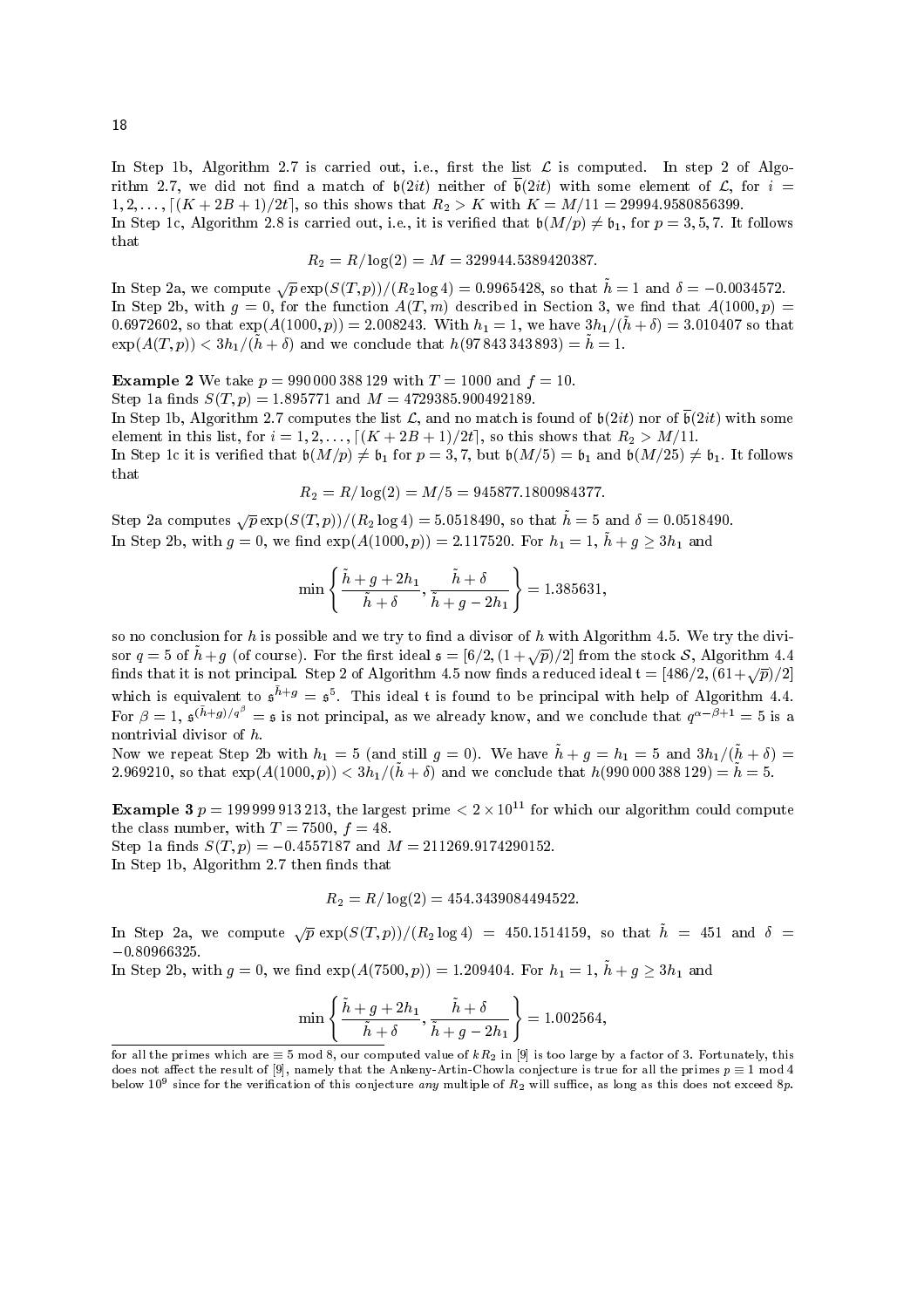so no conclusion for h is possible. Therefore, we try to find a divisor of h with Algorithm 4.5. We start with  $q = 11$ , the smallest prime divisor of  $\tilde{h} + g = 451$ . For the first ideal  $s = \left[\frac{14}{2}, \left(3 + \sqrt{p}\right)/2\right]$  in the stock  $S$ , Algorithm 4.4 finds that it is not principal, so Step 2 of Algorithm 4.5 now finds a reduced ideal  $t = [11738/2, (439771 + \sqrt{p})/2]$  which is equivalent to  $\mathfrak{s}^{\tilde{h}+g} = \mathfrak{s}^{\tilde{4}51}$ . With help of Algorithm 4.4. this ideal is found to be nonprincipal, so we conclude that  $h \neq \tilde{h} + g$ .

Step 2b is repeated now with  $g = -2$  so  $\tilde{h} + g = 449$ . With  $h_1 = 1$ , (1.4) is not satisfied, so no conclusion for h can be drawn. Therefore, we try to find a divisor of h. Since 449 is prime, we try  $q = 449$ in Algorithm 4.5. For the first ideal  $\mathfrak{s} = [14/2, (3 + \sqrt{p})/2]$  in the stock S, Algorithm 4.4 finds that it is not principal, so Step 2 of Algorithm 4.5 now finds a reduced ideal  $t = \left[\frac{380938}{2}, \frac{(367115 + \sqrt{p})}{2}\right]$ which is equivalent to  $\mathfrak{s}^{\bar{h}+g} = \mathfrak{s}^{449}$ . With help of Algorithm 4.4, this ideal is found to be principal. For  $\beta = 1$ ,  $\mathfrak{s}^{(\bar{h}+g)/q^{\beta}} = \mathfrak{s}$  is not principal, as we already know, and we may conclude that  $q^{\alpha-\beta+1} = 449$  is a nontrivial divisor of  $h$ .

Now we repeat Step 2b with  $h_1 = 449$  (and still  $g = -2$ ). We have  $\tilde{h} + g = h_1 = 449$  and  $3h_1/(\tilde{h} + \delta) =$ 2.992068, so that  $\exp(A(7500, p)) < 3h_1/(\tilde{h}+\delta)$  and we conclude that  $h(199999913213) = \tilde{h}+g = 449$ .

**Example 4**  $p = 199999649533$  (the largest prime  $\langle 2 \times 10^{11} \rangle$  for which our algorithm could not compute the class number) with  $T = 7500$ ,  $f = 48$ .

Step 1a finds  $S(T, p) = -0.3602558$  and  $M = 228674.1622363300$ . In Step 1b, Algorithm 2.7 then finds that

$$
R_2 = R/\log(2) = 47.12987680055535.
$$

In Step 2a, we compute  $\sqrt{p} \exp(S(T, p))/(R_2 \log 4) = 4774.2565225$ , so that  $\tilde{h} = 4775$  and  $\delta =$  $-0.74347755.$ 

In Step 2b, with  $g = 0$ , we find  $\exp(A(7500, p)) = 1.209404$ . For  $h_1 = 1$ ,  $\tilde{h} + g \ge 3h_1$  and

$$
\min\left\{\frac{\tilde{h}+g+2h_1}{\tilde{h}+\delta},\frac{\tilde{h}+\delta}{\tilde{h}+g-2h_1}\right\} = 1.000263,
$$

so no conclusion for h is possible. Therefore, we try to find a divisor of h with Algorithm 4.5. We start with  $q = 5$ , the smallest prime divisor of  $h + g = 4775$ . For the first ideal  $\mathfrak{s} = \left[\frac{6}{2}, \left(1 + \sqrt{p}\right)/2\right]$  in the stock  $S$ , Algorithm 4.4 finds that it is not principal, so Step 2 of Algorithm 4.5 now finds a reduced ideal  $t = \left[\frac{60238}{2}, \frac{430595 + \sqrt{p}}{2}\right]$  which is equivalent to  $s^{\bar{h}+g} = s^{4775}$ . With help of Algorithm 4.4, this ideal is found to be nonprincipal, so we conclude that  $h \neq \tilde{h} + g$ .

Step 2b is repeated now with, successively,  $g = -2, 2, -4, 4$ , but similarly as for  $g = 0$ , this leads to the conclusion that  $h \neq 4773, 4777, 4771, 4779$ .

Step 2c now resorts to PARI-GP's function quadclassunit which returns  $h(199999649533) = 4785$ .